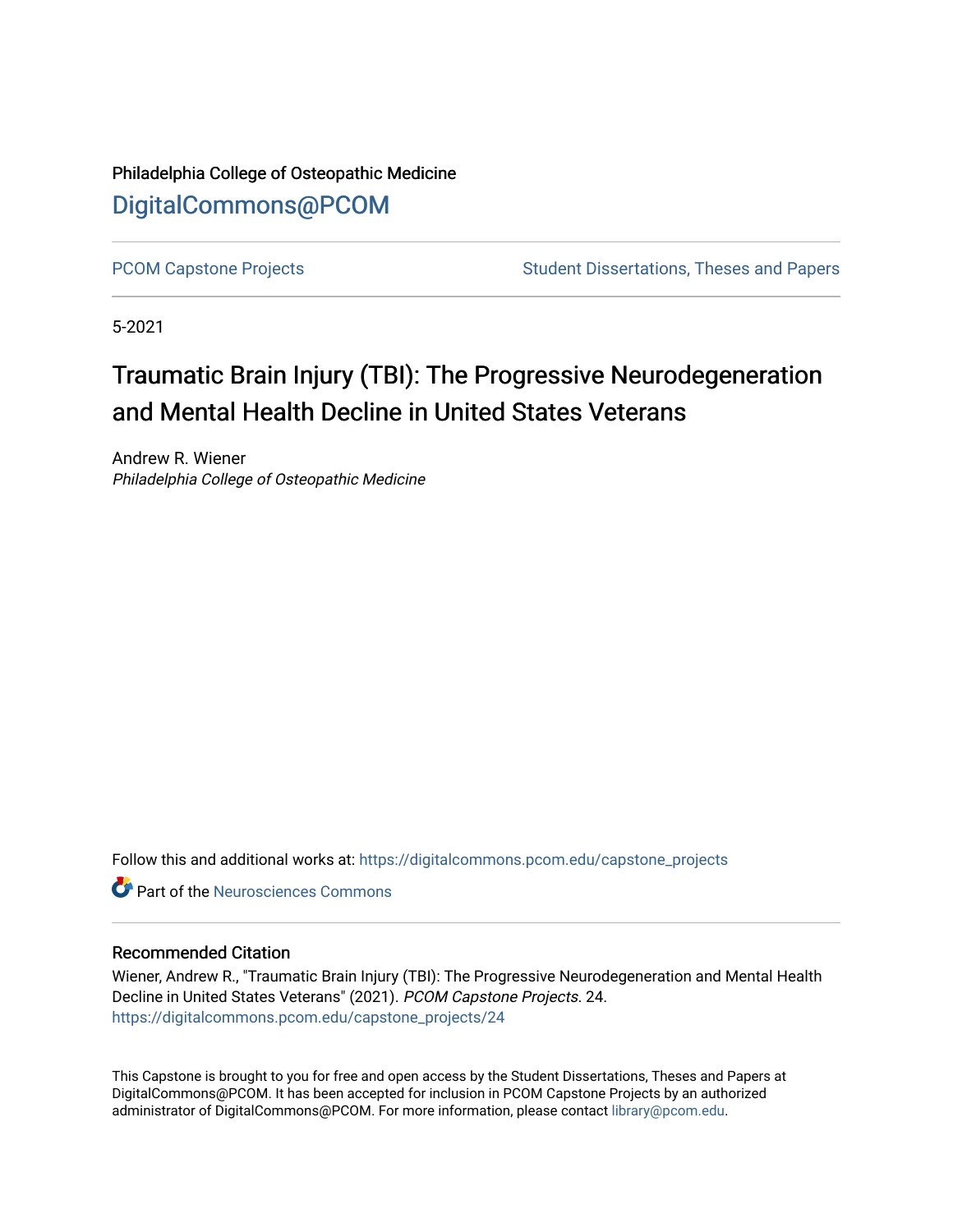Philadelphia College of Osteopathic Medicine Graduate Program in Biomedical Sciences School of Health Sciences

### **Traumatic Brain Injury (TBI): The Progressive Neurodegeneration and Mental**

### **Health Decline in United States Veterans**

A Capstone in Neurobehavioral Sciences by Andrew R. Wiener Copyright 2021 Andrew R. Wiener

Submitted in Partial Fulfillment of the Requirements for the Degree of Master of Science in Biomedical Sciences, Neurobehavioral Sciences Concentration May 2021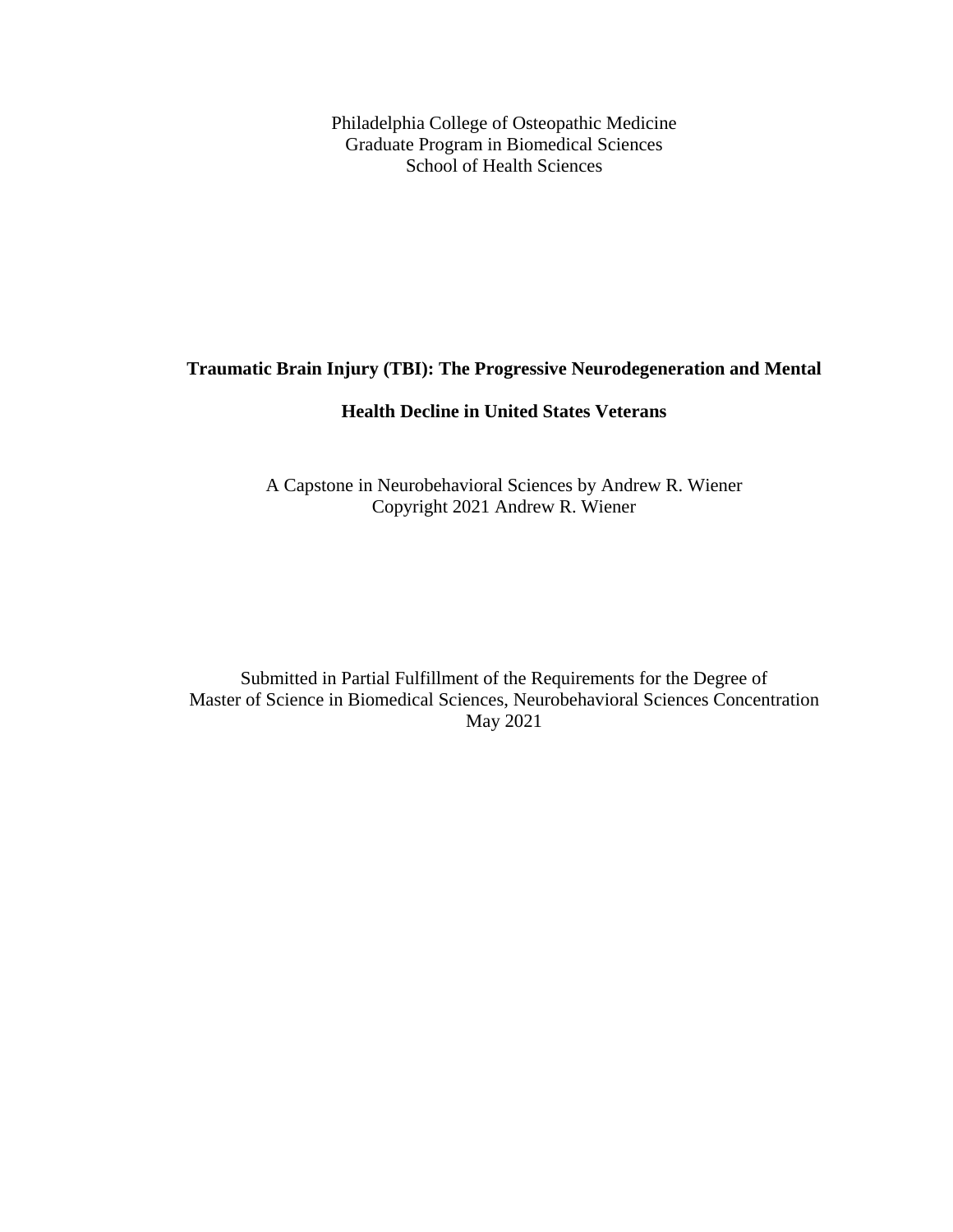### **ABSTRACT**

Since the year 2000, the Defense and Veterans Brain Injury Center reported 414,000 documented cases of traumatic brain injuries (TBIs) among individuals serving in the United States Armed Forces (Defense and Veterans Brain Injury Center, 2020). Traumatic events to the head as a result from car accidents, falls, explosions, and gunshot wounds can lead to a disruption of normal cognitive functioning. Roughly 80% of diagnosed TBIs are mild in nature, commonly referred to as concussions, and can range from mild, moderate, severe, and penetrating (O'Neil et al., 2013). However due to the difficulty of diagnosing a TBI most cases go undocumented, or patients do not seek treatment. TBIs that are left untreated can result in progressive neurostructural damage which can lead to the development of dementia-related diseases as well as psychological problems such as post-traumatic stress disorder (PTSD) (McKee et al., 2014). The physical and mental health conditions that can result from sustaining a TBI can drastically impact the lives and families of those injured veterans. With an estimated 8 million adults suffering from PTSD each year as per the National Center for PTSD (2020), researchers must understand how to utilize the linkage between a TBI and PTSD in order to appropriately prevent progressive neurodegeneration and any associated psychological problems (Gradus, 2019).

Previous studies have shown evidence that both single-incidence and repetitive mild TBIs (mTBIs) can lead to atrophy of the grey and white matter in the brain and can promote the acceleration of neurodegeneration in the brain (Gradus, 2019).This chronic neurodegeneration can pose an increased risk for the development of progressive neurodegenerative diseases such as Parkinson's Disease, Alzheimer's Disease, Frontotemporal Lobar Degeneration (FTLD), and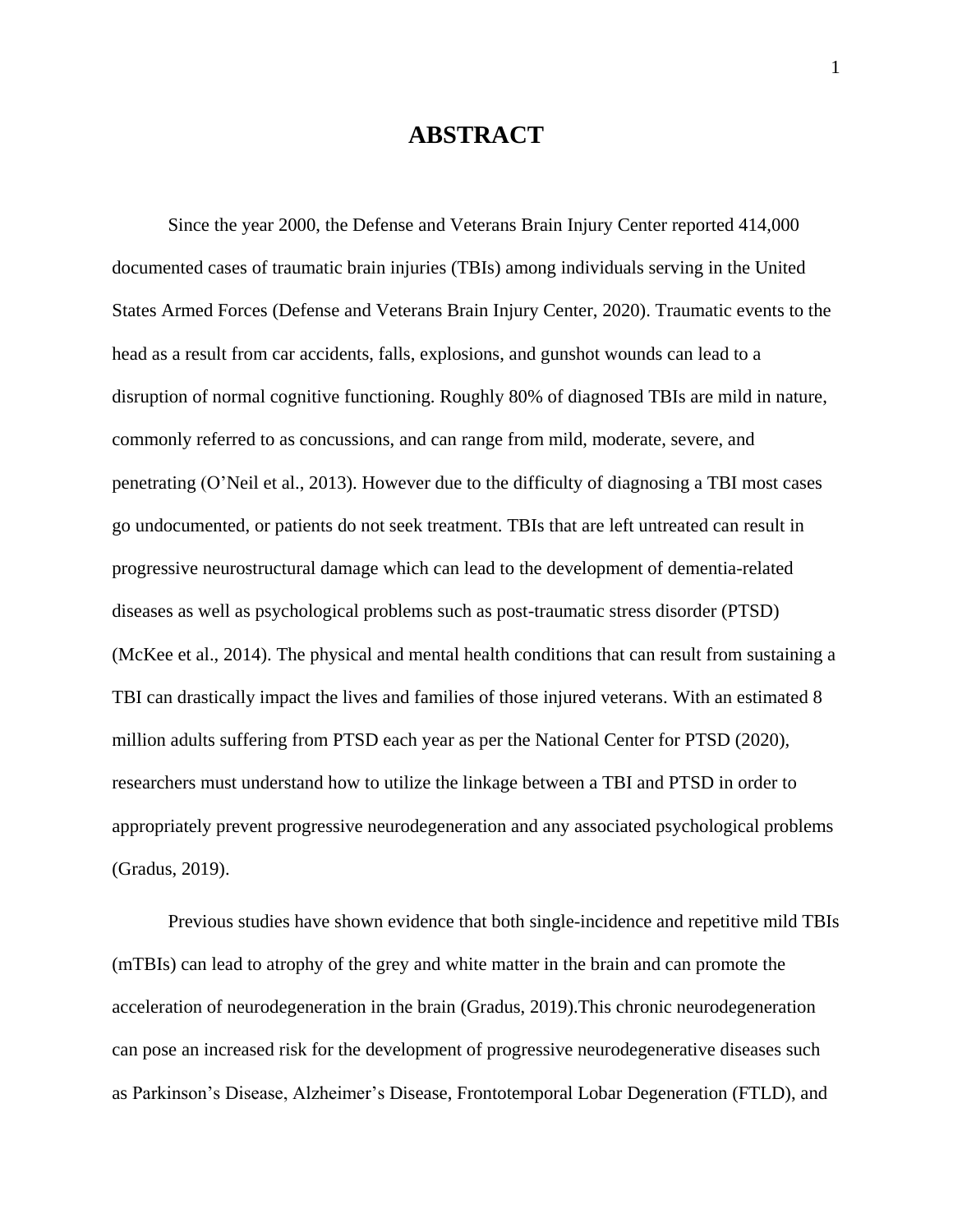Chronic Traumatic Encephalopathy (CTE) (Gradus, 2019; National Center for PTSD, 2020). Accompanying neurodegeneration are behavioral changes, executive dysfunction, memory loss, and cognitive impairments (DePalma et al., 2018). Researchers have begun to find associations between PTSD and TBI as a result of the disruptions to certain neuropathways from the amygdala and orbitofrontal cortex (DePalma et al., 2018; McKee et al., 2014). This capstone project is a literature review of the neurostructural and cognitive-behavioral changes that result from traumatic brain injuries. The research provided in this paper explores the connections between neurostructural damage and progressive neurodegenerative diseases such as Alzheimer's Disease (AD), FTLD, and CTE. Psychological effects that stem from sustaining a TBI including post-traumatic stress disorder (PTSD) and the increased risk for suicide and selfharm are also discussed.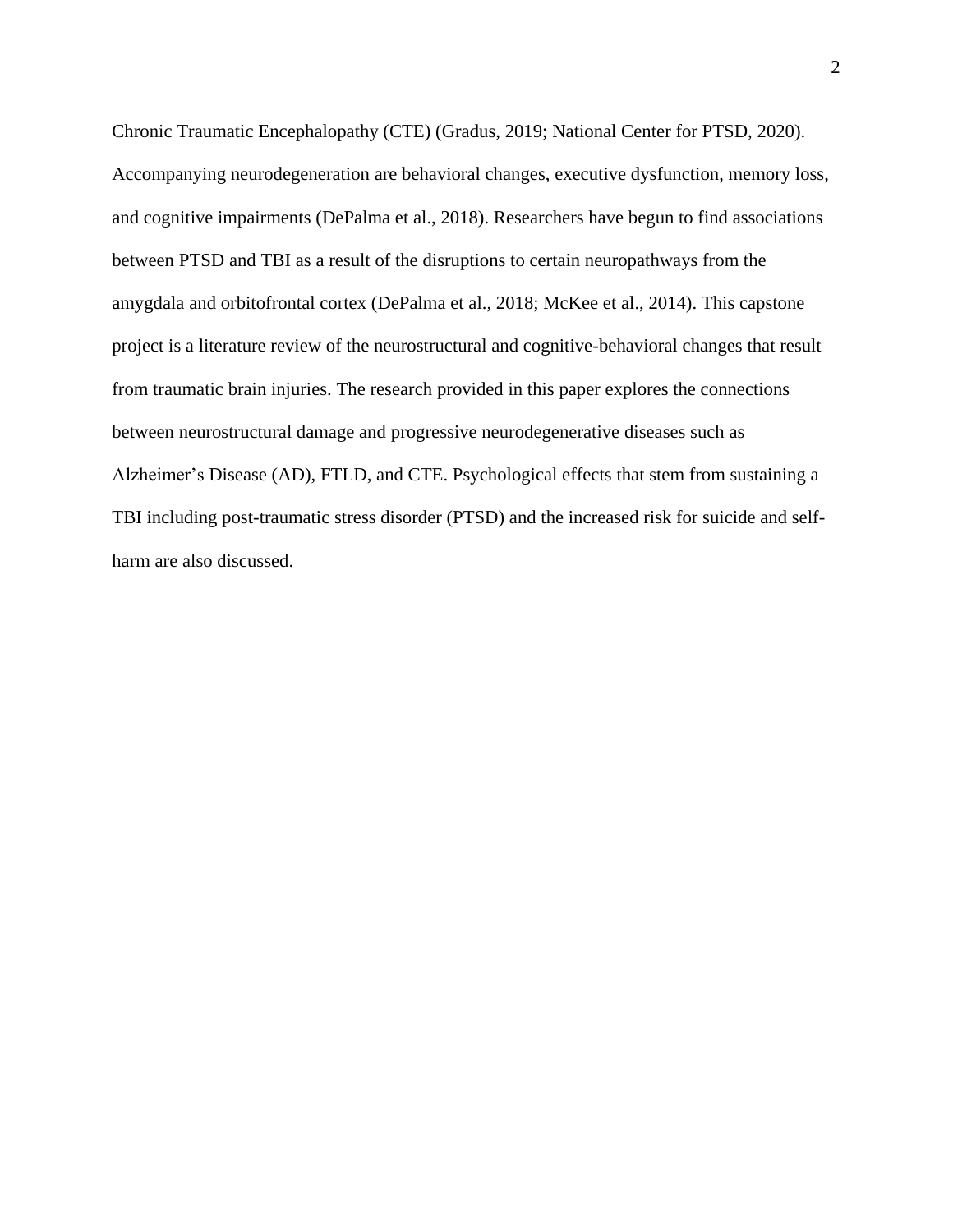### **INTRODUCTION**

#### **Traumatic Brain Injury**

The Defense and Veterans Brain Injury Center (DVBIC) defines a traumatic brain injury (TBI) as a "blow or jolt to the head that disrupts normal functioning of the brain" (Defense and Veterans Brain Injury Center, 2020). Car accidents, falls, explosions, and gunshot wounds are all common traumatic events that can lead to an individual, whether civilian or soldier, sustaining a TBI. Sustaining an TBI while serving in the military is unpredictable and spontaneous, yet blast exposures from bombs, grenades, and improvised explosive devices (IEDs) remain the most common cause of TBIs sustained in combat (McKee et al., 2014). One group of researchers found that in U.S. troops deployed to Iraq and Afghanistan during Operation Iraqi Freedom (OIF), Operation Enduring Freedom (OEF), and Operation New Dawn (OND), the occurrence of blast related TBIs varied from 15-23%, affecting almost 400,000 troops (McKee et al., 2014; Rosenfeld et al., 2013). Additionally, another group of researchers screened 1 million veterans of the 2.6 million serving from 2007 through 2015. Roughly 20% of the 1 million veterans screened positive on questions pertaining to TBI-sustaining events, immediate symptoms, new or worsening symptoms, and current symptoms. Of the positively screened veterans, almost 10% were positive for a concussion/mild TBI. When these results are compared to the civilian world, the prevalence among civilians is greatly decreased. In a survey of 57,392 civilian trauma cases in the United States, 89 (0.2%) where blast-related injuries, demonstrating how rare traumatic brain injuries are to the general population (Elder et al., 2010). The increasing prevalence of TBIs in combat situations requires an immediate concussive assessment in order to prevent and limit the number of exposures to traumatic events. While the assessments in place are able to flag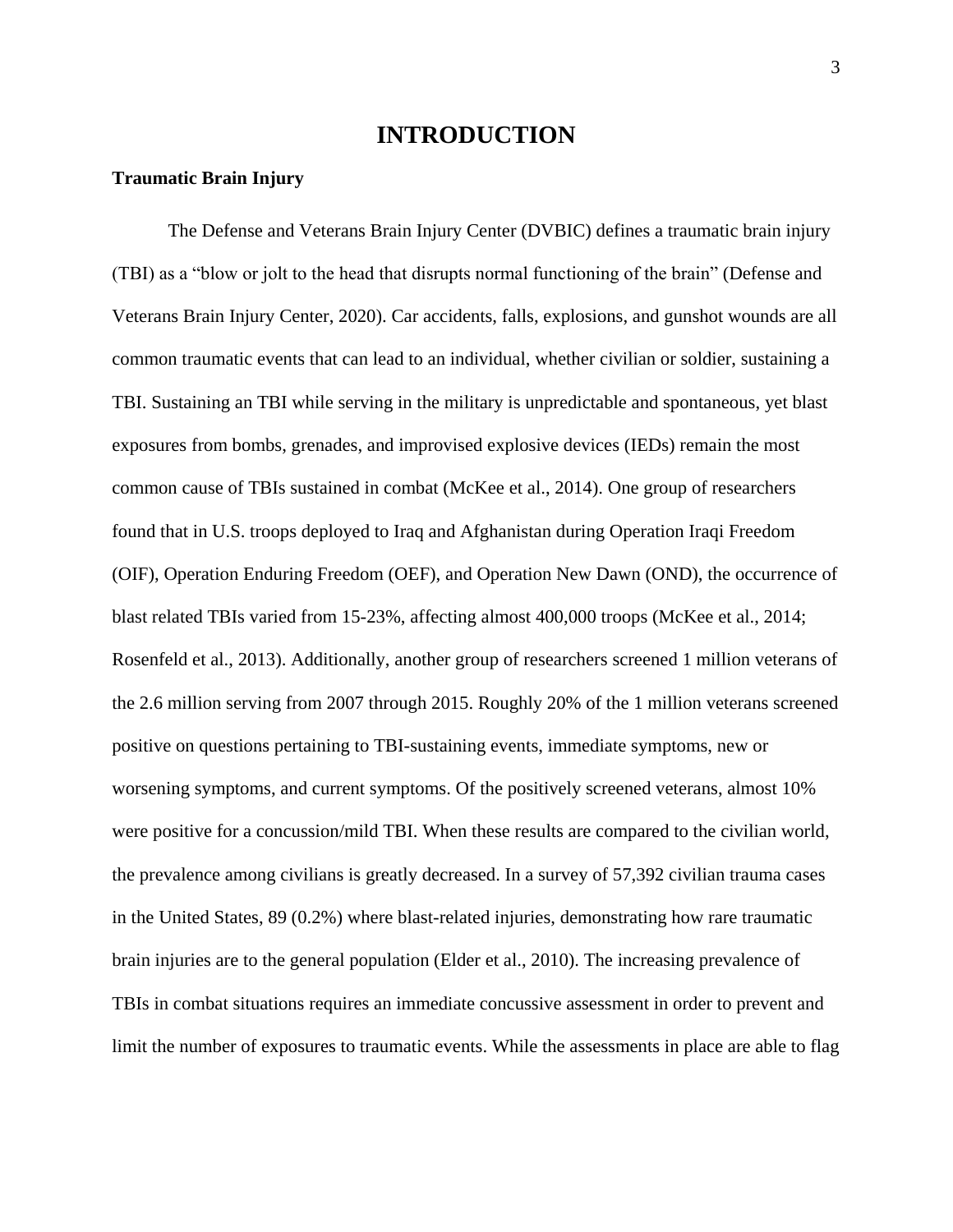soldiers for possible concussive events, many do not self-report the incidences thus leading to difficult diagnoses.

# **BACKGROUND**

TBIs remain one of the most difficult brain injuries to diagnosis correctly among soldiers and it is one of the least understood in terms of the disrupted mechanisms and pathways (McKee et al., 2014). U.S. soldiers can experience reoccurring and progressive long-term effects after sustaining a TBI, with resulting cognitive, behavioral, and physiological changes. Common selfreported symptoms by U.S. soldiers include headaches, cognitive dysfunctions, attention difficulties, and impaired balance, and all will vary with the severity of the sustained TBI. TBI is considered one of the "invisible" wounds sustained during military service due to the lack of external evidence for head or brain injuries. Until imaging and questionaries are obtained through a medical care provider can a TBI diagnosis be given. Diagnosed traumatic brain injuries are classified on a scale of mild, moderate, and severe. The Department of Defense (DOD) and the Department of Veteran Affairs (VA) use 6 criteria in their diagnosis of a TBI, as shown in Table 1: structural imaging, loss of consciousness (LOC), alteration of consciousness (AOC), post-traumatic amnesia (PTA), and the Glasgow Coma Scale (GCS) (shown in Table 2). (O'Neil et al., 2013; Rosenfeld et al., 2013).

| Criteria                                                          | Mild                                                                 | Moderate                             | <b>Severe</b>      |
|-------------------------------------------------------------------|----------------------------------------------------------------------|--------------------------------------|--------------------|
| Structural imaging                                                | Normal                                                               | Normal or abnormal                   | Normal or abnormal |
| Loss of Consciousness (LOC)                                       | $0-30$ min                                                           | $>$ 30 min and $<$ 24 hrs $>$ 24 hrs |                    |
| Alteration of consciousness/mental state (AOC)                    | a moment up to 24 hrs $>$ 24 hours. Severity based on other criteria |                                      |                    |
| Post-traumatic amnesia (PTA)                                      | $0-1$ day                                                            | $> 1$ and $< 7$ days                 | $> 7$ days         |
| Glasgow Coma Scale (best available score in first 24 hours) 13-15 |                                                                      | $9 - 12$                             | $\leq 9$           |

Table 1. Classification of TBI severity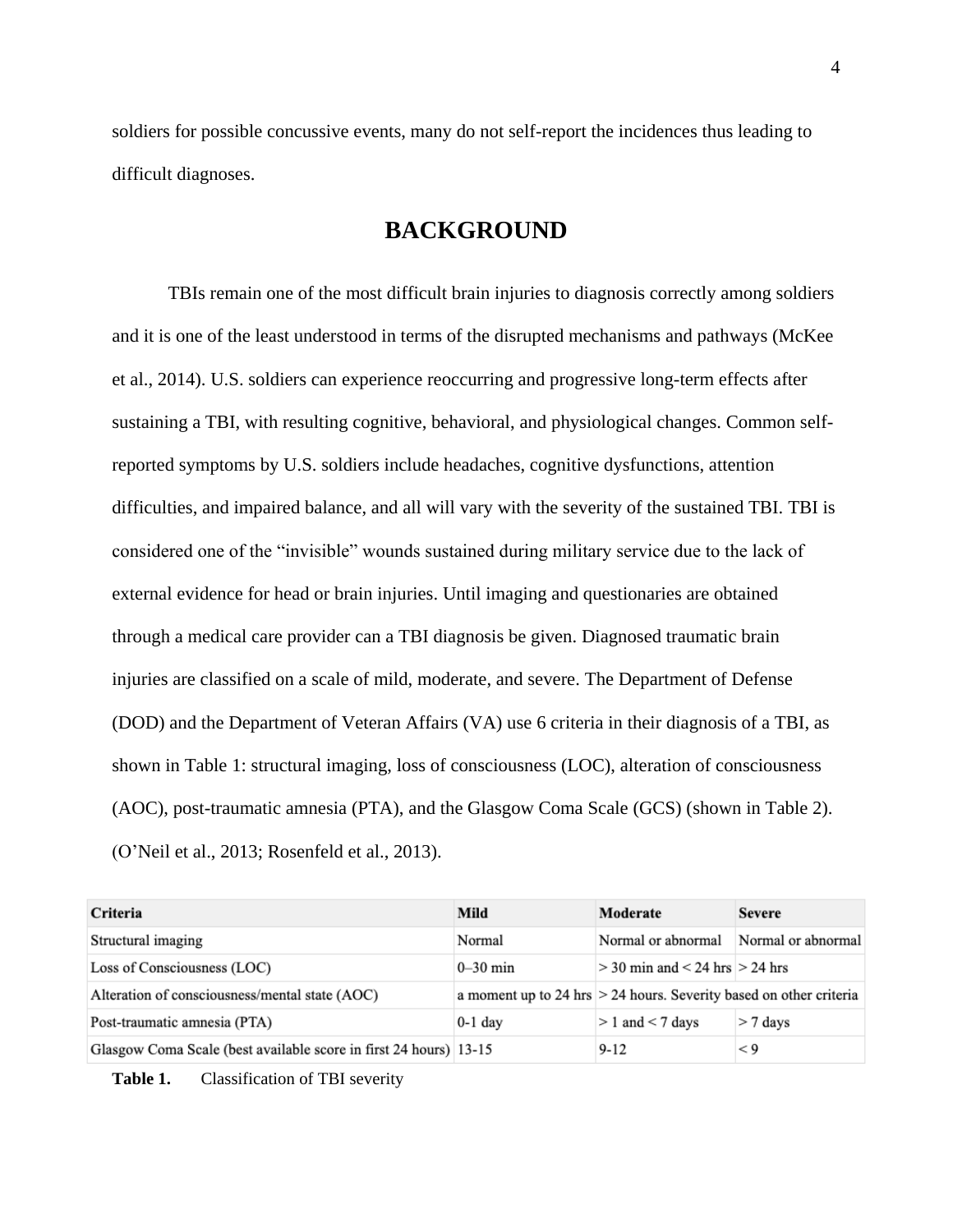| <b>BEHAVIOR</b>             | <b>RESPONSE</b>  | <b>SCORE</b>                |
|-----------------------------|------------------|-----------------------------|
| <b>Eye Opening Response</b> | Spontaneously    | 4                           |
|                             | To speech        | 3                           |
|                             | To pain          | 2                           |
|                             | None             |                             |
| <b>Best Verbal Response</b> | Oriented         | 5                           |
|                             | Confused         | 4                           |
|                             | Inappropriate    | 3                           |
|                             | Incomprehensible | $\mathcal{D}_{\mathcal{L}}$ |
|                             | None             |                             |
| <b>Best Motor Response</b>  | Obeying          | 6                           |
|                             | Localizing       | 5                           |
|                             | Withdrawal       | 4                           |
|                             | Flexing          | 3                           |
|                             | Extending        | 2                           |
|                             | None             |                             |

Table 2. Glasgow Coma Scale (recreated using CDC guidelines)

A mild TBI (mTBI) is defined as having normal structural imaging, LOC lasting less than 30 minutes, AOC lasting less than 24 hrs, PTA lasting less than 1 day, and a GCS score of 13 to 15. A moderate TBI is defined as having normal or slightly abnormal structural imaging, LOC lasting 30 mins up to 24 hrs, AOC lasting at least 24h hrs, PTA lasting from 1 day to 1 week, and a GCS score of 9 to 12. A severe TBI is defined as having normal or abnormal structural imaging, LOC lasting more than 24 hrs, AOC lasting more than 24 hrs, PTA lasting at least 1 week, and a GCS score less than 9. While a clinical diagnosis exists, TBIs remain one of the most difficult brain injuries to diagnosis correctly among soldiers and the acute and long-term effects have been a poorly researched and explored (McKee et al., 2014). U.S. soldiers can experience persistent and progressive long-term effects after sustaining a TBI, with resulting cognitive, behavioral, and physical changes. Commonly self-reported symptoms by U.S. combat veterans include headaches, forgetfulness, poor concentration, and anxiety. These symptoms typically self-resolve over the course of a few days to weeks, however 10-20% of soldiers report continued unresolved problems (Vasterling et al., 2009). These cognitive dysfunctions, attention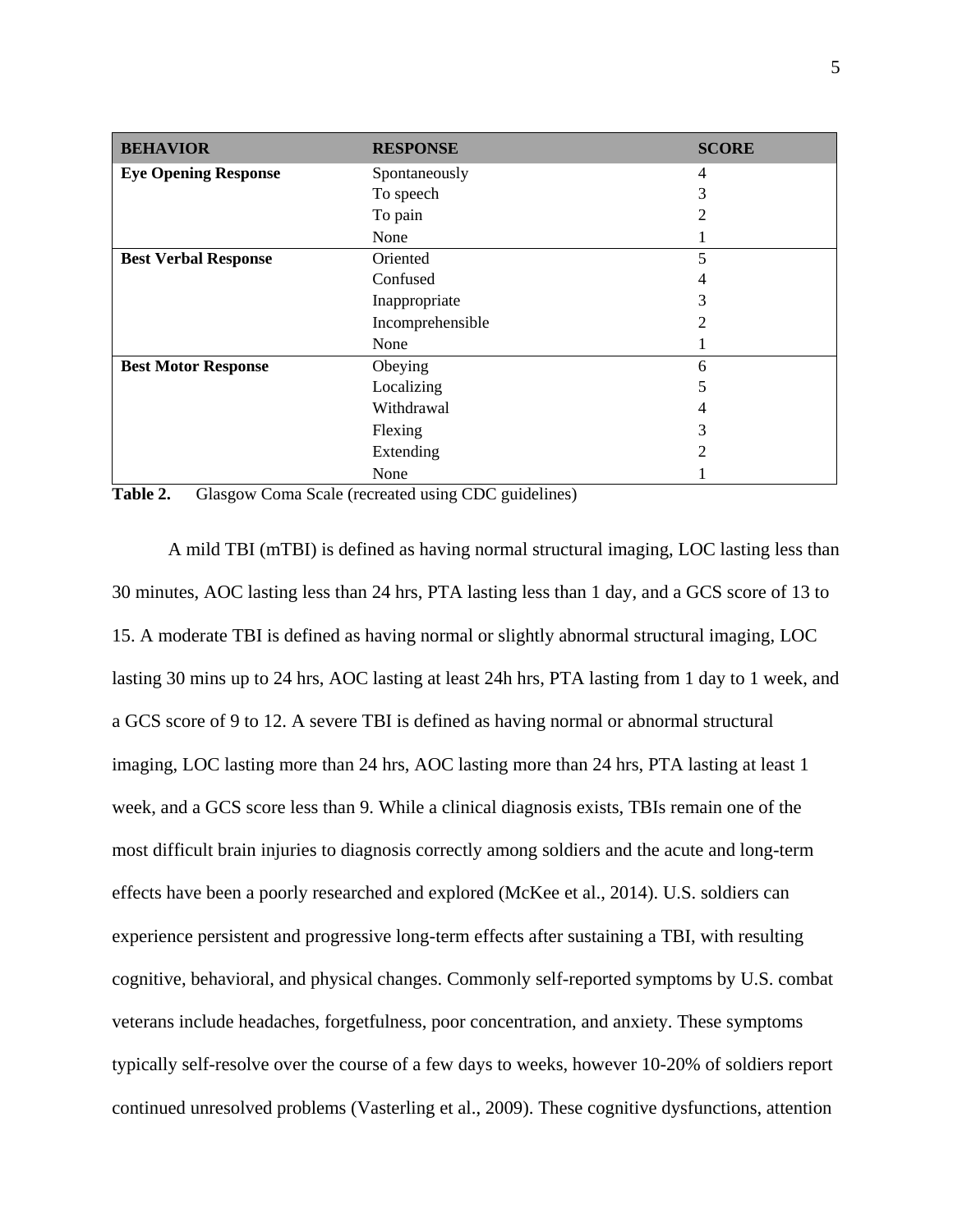difficulties, impaired balance, and physiological changes all will vary with the severity and classification of TBI.

Although most neurological symptoms are subjective in nature due to veterans selfreporting to their primary care physicians, there are two initial assessments used to for any suspected TBIs. The Military Acute Concussion Evaluation (MACE) is an initial mental status assessment given to veterans who may or may not have been involved in an acute concussive event (Air Force Center of Excellence for Medical Multimedia). The assessment contains 4 sections: a concussion screening, a cognitive exam, a neurological exam, and a symptom screening. The initial concussion screening looks to identify information about the sustained concussive event, whether there was loss of consciousness, alteration of consciousness, and/or post-traumatic amnesia. The cognitive exam focuses on orientation, memory, and recall of the veteran post concussive event. The neurological exam tests for pupil responses to light, speech ability and comprehension, grip strength, and balance. The last section involves symptom screening, which screens veterans for the common complaints of headaches, dizziness, impaired memory, balance problems, nausea/vomiting, tinnitus, and concentration. MACE should be the initial assessment given to any U.S. soldier who has experienced a concussive event within the first 24 hours of the event happening. For those combat veterans who are experiencing symptoms past that window of time or those who have screened positive on the MACE, they are given the Comprehensive Traumatic Brain Injury Evaluation (CTBIE) through the VHA healthcare system. The CTBIE is conducted by a TBI specialist who gathers an in-depth history of the patient's symptoms, the concussive event, review of body systems, physical exam, and administers the Neurobehavioral Symptom Inventory (NSI). A formal diagnosis can be made, and a treatment plan can be implemented based on the conclusive findings (Scholten et al.,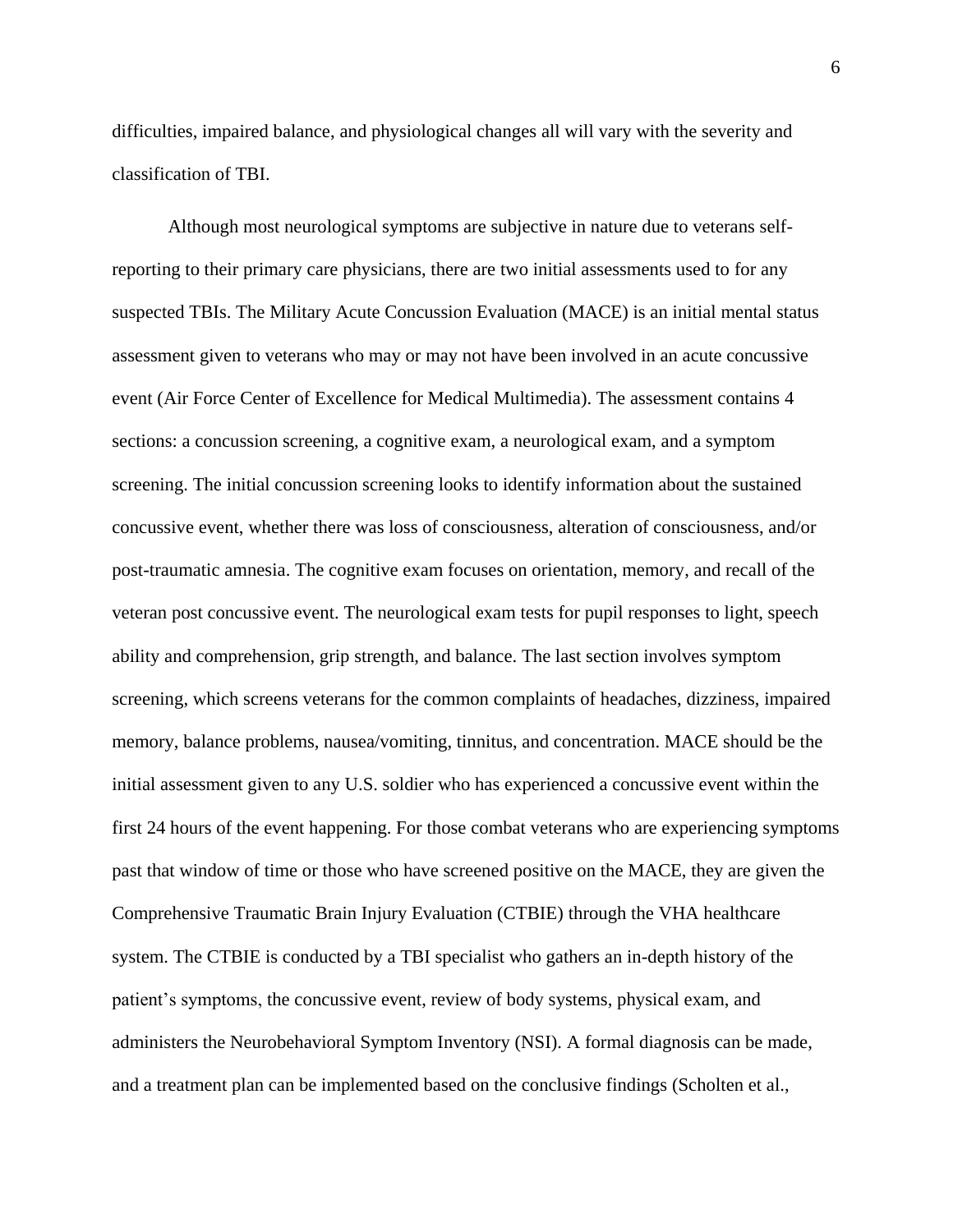2016). Treatment options and TBI management will be discussed later in the Discussion portion of this paper.

As mentioned previously, blast related TBIs are the leading cause of traumatic brain injuries among U.S. combat veterans, with blast-related mTBIs as the most common form affecting military personnel (McKee et al., 2014). McKee et al. (2014) reports that 60% of TBIs in the combat setting were of blast-related origin, with over 80% of those blast-related incidences resulting in a mTBI diagnosis. A mild TBI (mTBI), commonly referred to as an acute injury or simply a concussion, is typically caused by an impactful force, either directly or indirectly, to the head, face, and/or neck region. A blast related TBI is broken down into four components: primary, secondary, tertiary, and quaternary (Rosenfeld et al., 2013). Primary is characterized by the initial transmission of the blast wave through the skull into the brain. Secondary refers to any projectiles penetrating through the skull into the brain such as shrapnel or bullets. Tertiary is any acceleration, deceleration, or rotational effects on the brain. Quaternary involves other injuries to the head, face, neck and respiratory system such as any chemical or thermal injuries. The primary component of a blast related TBI is involved with all severities of a TBI: mild, moderate, and/or severe. Secondary, tertiary, and quaternary components are associated with only moderate and severe TBIs. Blast related TBIs result in the transmission of acoustic waves through the brain tissue. The blast waves can induce the brain tissue and surrounding blood vessels to expand and contract, resulting in tears and breakage. These tears and damages can lead to cerebral edema, intraparenchymal and subarachnoid hemorrhages, delayed vasospasms, cerebral ischemia, herniations, and aneurysms (McKee et al., 2014; Rosenfeld et al., 2013). Moderate and severe TBIs can also result in damages and eventual atrophy of the grey and white matter in the brain as well as altered glucose metabolism (McKee et al., 2014; Petrie et al.,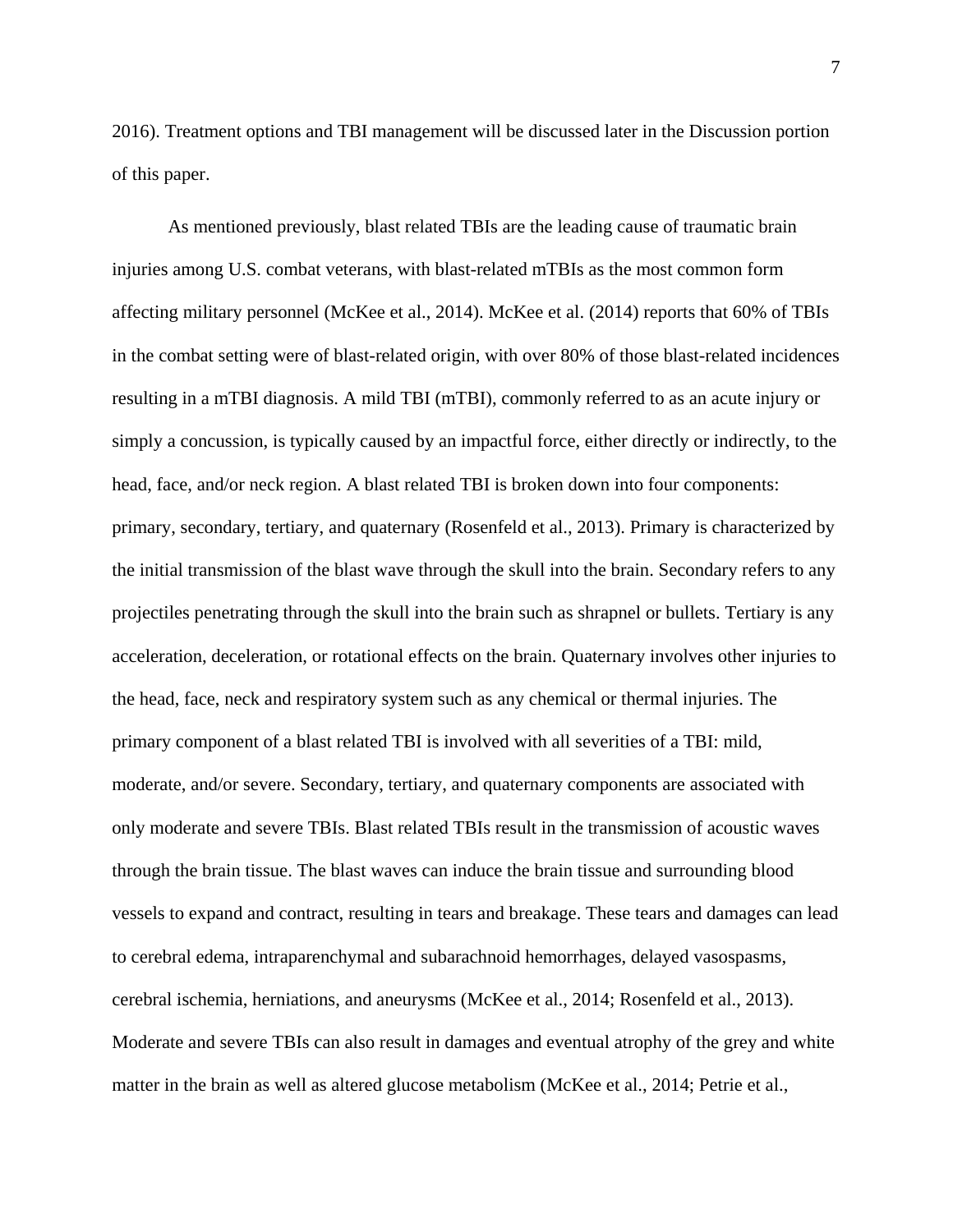2014). Diffuse axonal injuries associated with moderate and severe TBIs cause the brain to elongate and misshape due to rapid acceleration, deceleration, and rotational forces from a blast. Axons that make up the neural circuitry in the brain are extremely susceptible to injury and damage, so when the brain elongates and misshapes as a result of the blast, axons become damaged. These microstructural changes in the white and grey matter and fiber tracts can result in severe neurological and physiological changes. The microvasculature system is compromised which leads to a disruption in the blood-brain barrier as well as focal cortical hypoperfusion (McKee et al., 2014). Additionally, there is a rapid uncontrolled release of neurotransmitters such as glutamate, changes within the sodium  $(Na^+)$  channels and sodium-potassium  $(Na^+/K^+)$ pumps, massive influx of calcium  $(Ca^{2+})$  ions, efflux of potassium  $(K^+)$  ions, and an increase in glucose metabolism (McKee et al., 2014).

The most widely used diagnostic definition of a TBI, taken from the Department of Defense and Department of Veterans Affairs, states that normal structural imaging on CT and MRI scans may or may not be present based on the severity of the TBI. Mild TBIs and some moderate TBIs typically do not show any abnormalities on imaging scans, while severe TBIs may show abnormalities. CT scans are the preferred choice during the first 24 hours after sustaining a traumatic brain event. CT scans are able to detect any early bleeds and any cerebral or bony pathology (Lee & Newberg, 2005). However, after 24 hours MRI scans are the preferred choice as they are able to detect any hematomas, axonal injuries, or small neuronal damage (Lee & Newberg, 2005). The pathophysiology of any blast related TBI is distinctive and varies across individuals depending on the blast energy, distance from the initial blast, body orientation, use of armor protection, the environment, and the frequency of blasts (Rosenfeld et al., 2013). All of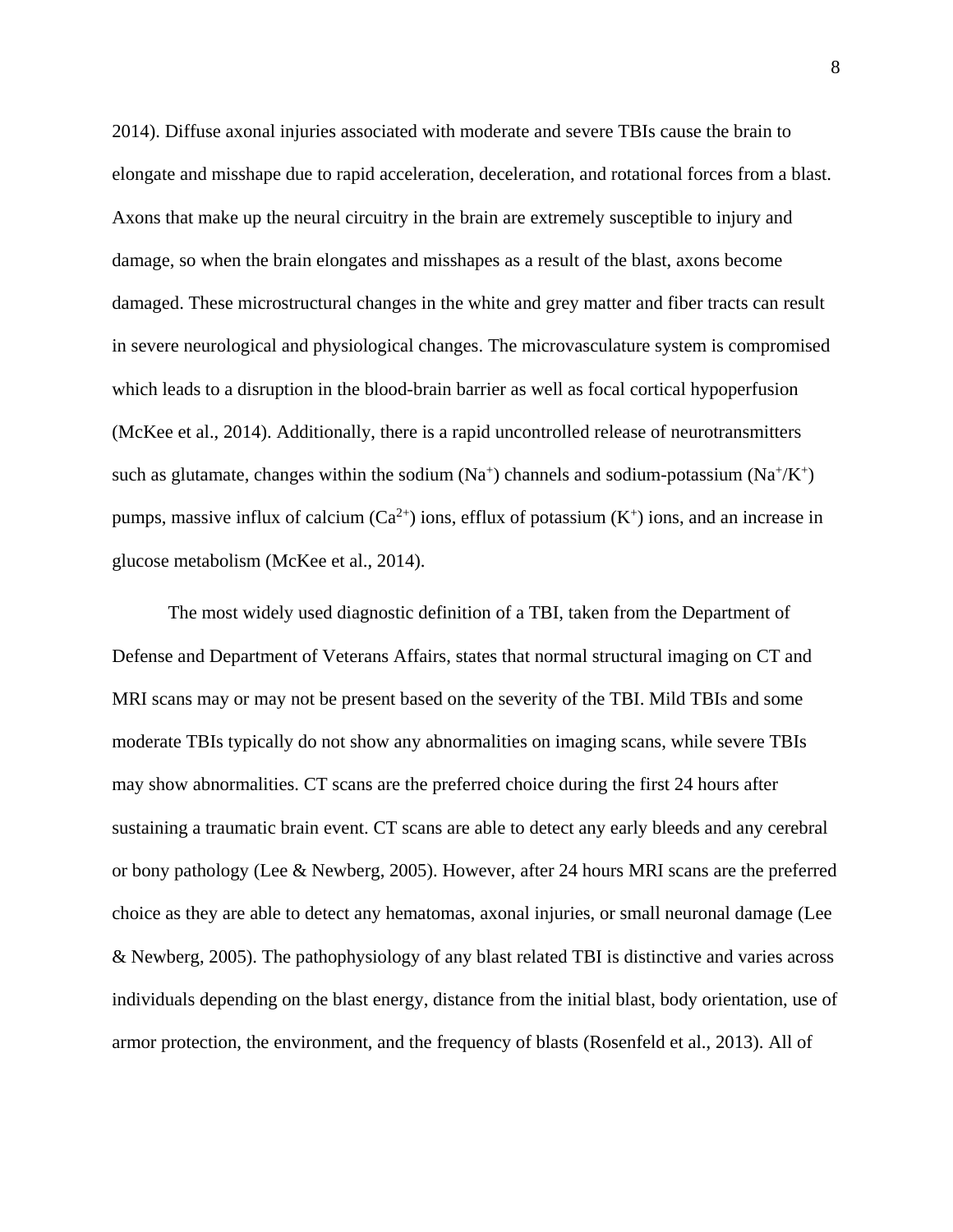these blast related effects play an important role in the pathological presentation of each TBI for each individual veteran.

As mentioned above in the TBI diagnosis, most patients present with normal structural imaging after sustaining a TBI. The use of MRI to detect any brain abnormalities has been proven unreliable within the first 24 hours due to scans showing the absence of abnormalities when in fact there may be some present (MacDonald et al., 2011). When T2 MRI scans do show abnormalities, common findings include cerebral microhemorrhages, contusions, gliosis, and encephalomalacia (Riedy et al., 2016). However, the common presentation of no visible damage from CT or MRI scans does not mean there is an absence of any abnormalities (Elder et al., 2010). Additional scans and tests must be done in order to determine the extent of the brain injury. Diffusion tensor imaging studies have shown that soldiers who have sustained a TBI or currently experience PTSD have disrupted white matter integrity (Davenport et al., 2015). Diffusion tensor imaging (DTI) has become a widely popular diagnostic tool to determine the severity of neuronal damage. DTI is a type of magnetic resonance imaging (MRI) that is extremely sensitive to the diffusion rate of water in brain cells and tissue, measuring the structural integrity of the surrounding white matter (Taber et al., 2015). Water diffuses through grey matter at similar rates in every direction yet will diffuse differently through white matter depending on the surrounding structure. The direction of water diffusion within the white matter is controlled and bound by certain physical boundaries such as myelin and axon membranes (Chanraund et al., 2010). This causes the water to diffuse more easily down the controlled direction of the axon compared to perpendicularly, making the diffusion highly angiotrophic. Thus, when there are structural and integrity changes within the white matter, the rate of diffusion through the white matter will be uncontrolled and multidirectional, creating low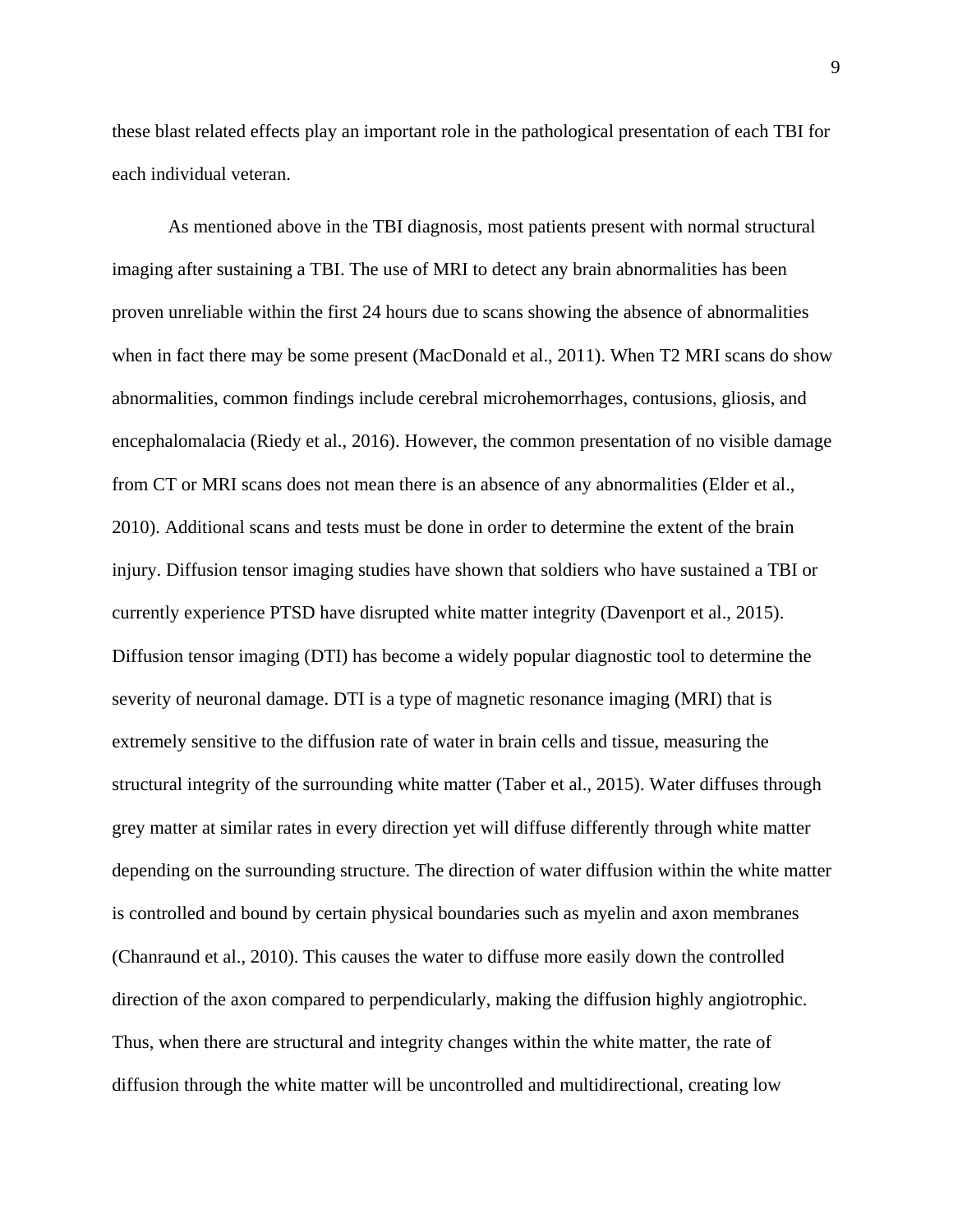anisotropy. This allows researchers to pinpoint and detect any subtle neurostructural changes within the white matter and fiber tracts. Neuroanatomy changes as a result of TBIs have been found in the cingulum, uncinate fasciculus, anterior and posterior limbs of the internal capsule, cerebellar peduncles, and the genu of the corpus callosum (Petrie et al., 2014).

Another useful tool that has been proven to detect changes within the neuronal axons is amyloid precursor protein immunohistochemistry (McKee & Robinson, 2014). This type of test uses amyloid precursor proteins to visualize traumatic axonal injuries (TAIs) around small blood vessels in the corpus callosum, fornix, subcortical U-fibers, and the cerebellum. This test looks for accumulations of hyperphosphorylated tau (p-tau) in the form of neurofibrillary tangles (NFTs) and hemosiderin-laden macrophages (McKee & Robinson, 2014). Researchers have specifically linked these NFTs and hemosiderin-laden macrophages to axonal injuries, breaches of the blood-brain barrier, and neuroinflammation, which are all extremely important determiners for soldiers sustaining a TBI.

#### **Neuroanatomy and Neural Pathways**

Blast-related TBIs, whether mild, moderate, or severe, all can change the composition of the neuroanatomy in the brain. The cerebrum, amygdala, hippocampus, orbitofrontal cortex, frontal lobe, and temporal lobe, to name a few, are all heavily impacted as a result of sustaining a traumatic brain injury. Injury to these structures can lead to downstream effects causing memory problems, cognitive defects, behavioral abnormalities, and neuronal damage. The neuronal pathways and connections that allow humans to function as their baseline "normal" become disrupted. The limbic system is the epicenter for memory and emotion processing. The structures that comprise the limbic system provide the link between our emotions and our drive-related behaviors, as well as memory tasks and our reactions to sensory and internal stimuli (Felten &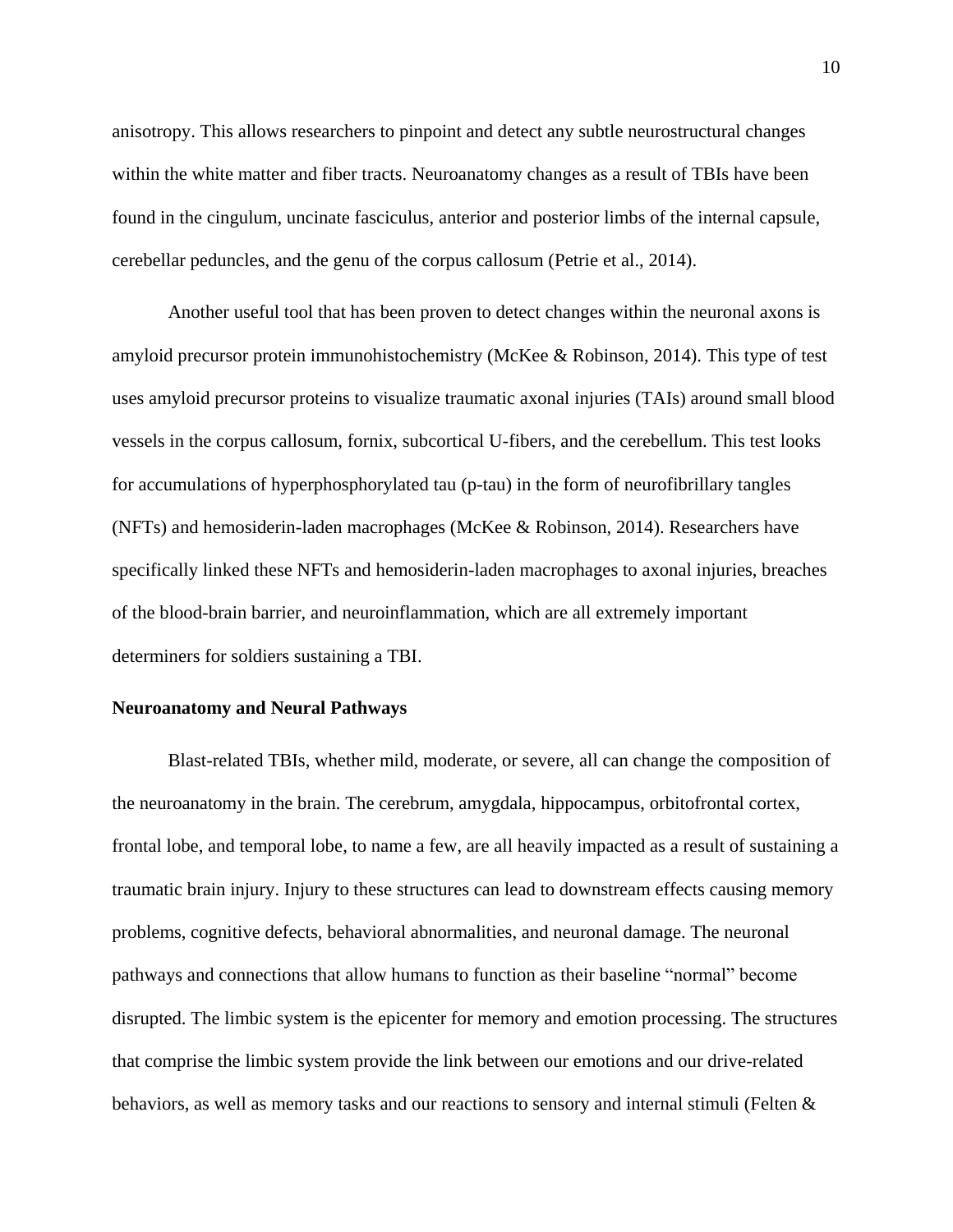Shetty, 2005; Vanderah & Nolte, 2018). It is a grey area in terms of the structures and boundaries within the limbic system, which include the cingulate gyrus, hippocampus, amygdala, septal nuclei, hypothalamus, and olfactory bulbs. While all of these structures are vulnerable to damage, the important TBI-related neuroanatomy includes the amygdala and hippocampus.

The amygdala is the control center for emotional responses, especially fear. Two kinds of sensory inputs project to the amygdala for processing and responses: general senses (such as taste, touch, smell, visual, and sounds) and physical and emotional senses. These inputs into the amygdala are then processed and projected outward to other surrounding structures such as the hypothalamus, septal nuclei, hippocampus, olfactory regions, basal ganglia, and other cerebral cortical structures. These projections allow the amygdala to bridge the connections between the "perception of objects and situations with the appropriate emotional response" (Vanderah  $\&$ Nolte, 2018). Typically, these emotional responses relate to fear or danger, but that is not always the case. Projections from the thalamus allow the amygdala to process things in the outside world, while projections from other limbic structures and the hypothalamus allow the amygdala to process the body's current emotional and physiological condition. Outputs from the amygdala utilize these inputs to tell other structures how to respond. Outputs for emotional responses are sent to the hypothalamus, brainstem, and ventral striatum. Outputs for emotional memories and storage are sent back through the limbic system and hypothalamus, while outputs involving heightened awareness are sent to sensory cortices (Vanderah & Nolte, 2018).

Normal activation of the amygdala results in attentive fear. We typically stop what we are doing in a frozen state, become very in-tune to our surroundings, and then experience aggression with either fight or flight responses via our sympathetic nervous system. Activation of the sympathetic nervous system results in responses such as increased heart rate, pupil dilation, and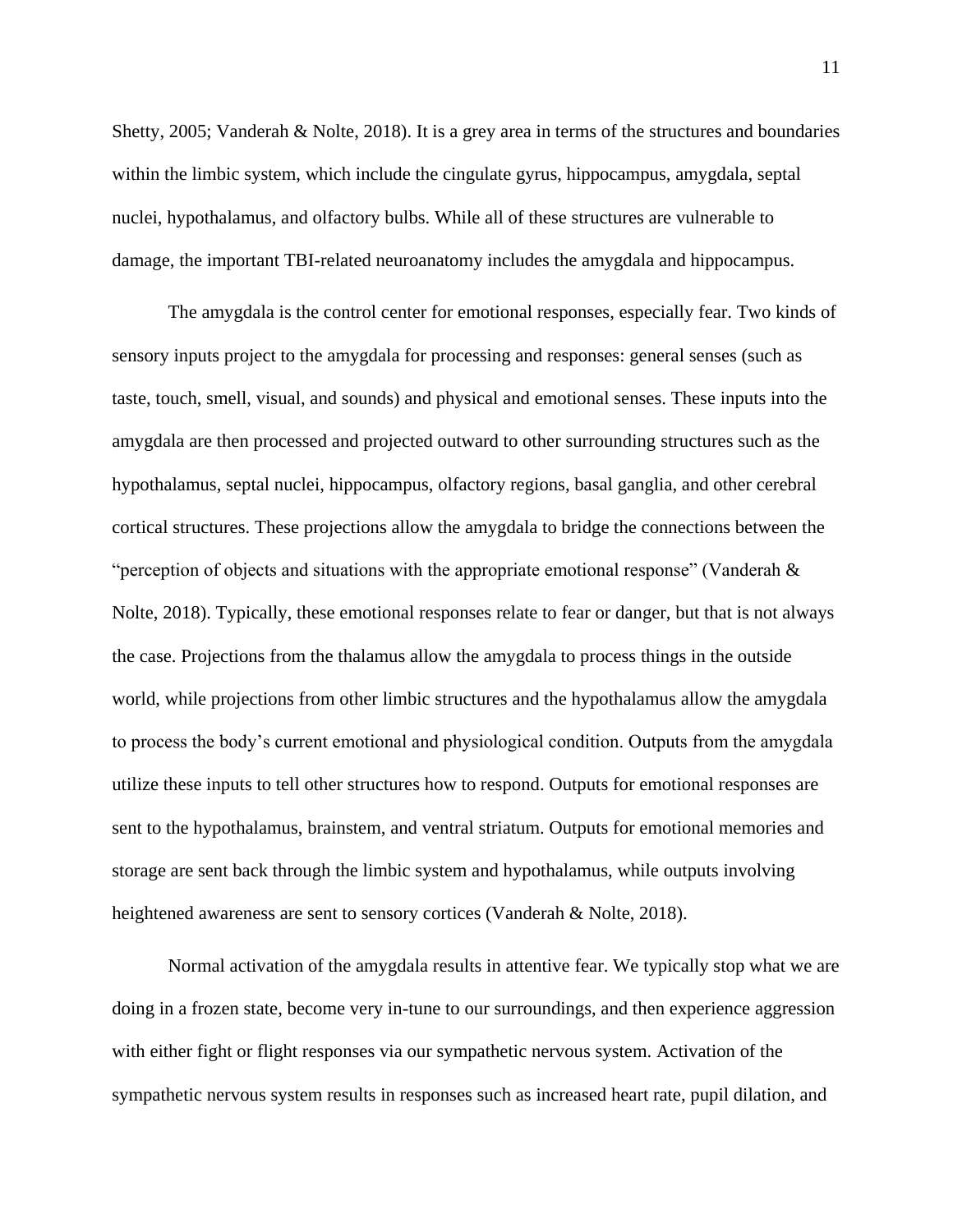blood vessel dilation in the muscles. These primal responses allow us to react to a perceived threat, increasing our odds in survival. Since the amygdala sends projections to the hippocampus, situations that heavily activate the amygdala will tell the hippocampus to store memories of the events in order to remember next time a similar situation arises. Ratliff et al. (2019) found significant neurostructural changes to the basolateral amygdala during research studies on rats sustaining blast related TBIs (Ratliff et al., 2019). By mimicking the blast explosions as those found overseas in combat zones, the researchers were able to expose rats to these blasts to determine the traumatic effects on the amygdala. The researchers found a significant increase in the number of dendritic branching, dendritic spine densities, and increased signaling within the amygdala. The researchers hypothesized that the increased signaling within the amygdala can be attributed to increased feelings of fear and hyperarousal, which can overtime lead to the development of PTSD (Ratliff et al., 2019).

The hippocampus is another limbic structure which is extremely important to traumatic events and how we as humans process our responses to the situation. The hippocampus is a structure found in the medial aspect of the anterior temporal lobe which resembles a seahorse shape (Felten & Shetty, 2011). The functional aspect of the hippocampus is memory formation, specifically consolidating short-term memories into long-term storage. The hippocampus contains a wide range of connections throughout the brain and within itself, with information going to regions of the neocortex, temporal lobe and additional limbic structures such as the amygdala (Felten & Shetty, 2011). Memory formation and storage involves explicit memory, which are memories involving objects, stimuli, and information that is easily recalled and known (Felten & Shetty, 2011). This includes information on specific personal events, dates, and facts. Implicit memories, the ability to learn how to do tasks or skills unconsciously, are not dependent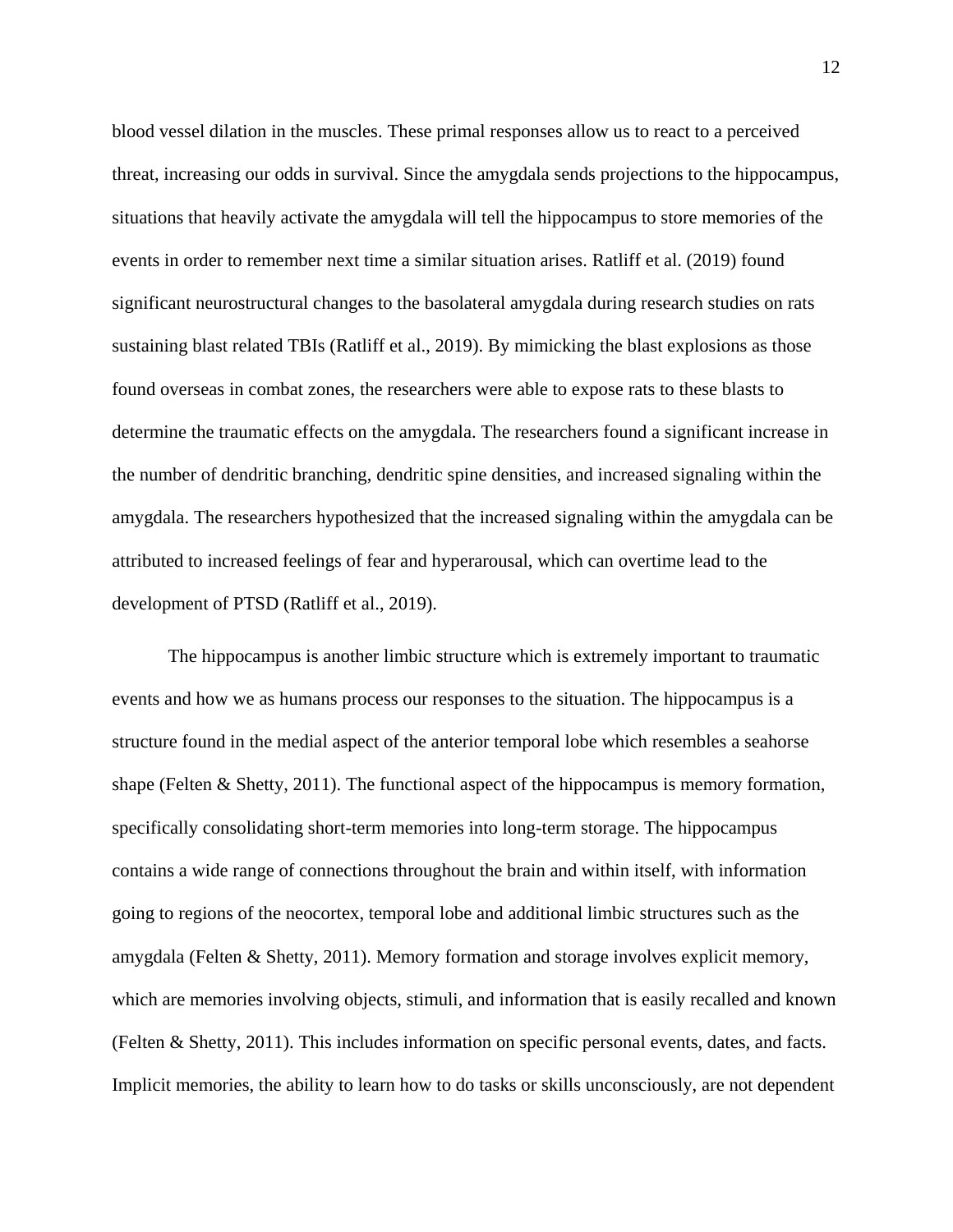on the hippocampus and rely on other surrounding brain structures. Storage of explicit memories are dependent on the hippocampus and other structures in the medial temporal lobe. Within the hippocampus are CA1 neurons containing pyramidal cells (Felten & Shetty, 2011). These hippocampal cells are vulnerable to damage and apoptosis which can lead to long-term cognitive, learning, and memory problems. Damage to these structures can lead to memory consolidation problems, affecting immediate and short-term memories, confusion, and disorientation (Felten & Shetty, 2011). Aungst et al. (2014) found substantial neuronal cell loss in both the ipsilateral and contralateral hippocampus in patients with repeated mTBIs. Additionally, they found a significant increase in the number of activated microglial cells, potentially serving as both neuroprotective and neurotoxic agents (Aungst et al., 2014). The neuronal cell loss and increased microglial presence leads to deficits in hippocampal functioning and a disruption in the synaptic transmission between cells, something commonly found in chronic neuroinflammation and neurodegeneration. This will play a role in the next section in regard to certain neurodegenerative diseases involving memory deficits.

Wright et. al (2017) demonstrated in their research that rats sustaining a blast-related traumatic brain injury can lead to progressive neuronal damage and eventual neuronal loss. The researchers linked their results from rats to soldiers sustaining TBIs while in combat. They hypothesized that a TBI can lead to progressive atrophy of the motor cortices with degeneration of the corticospinal tracts (Wright et al., 2017). Wright et al. (2017) also found a reduction in neurons with increased TDP-43 in the motor cortex, reduced spinal cord motor neurons, and increased expression of muscle atrophy markers. The atrophy of the motor cortex due to reduced neurons and pathologic TDP-43 is important because it leaves the brain susceptible for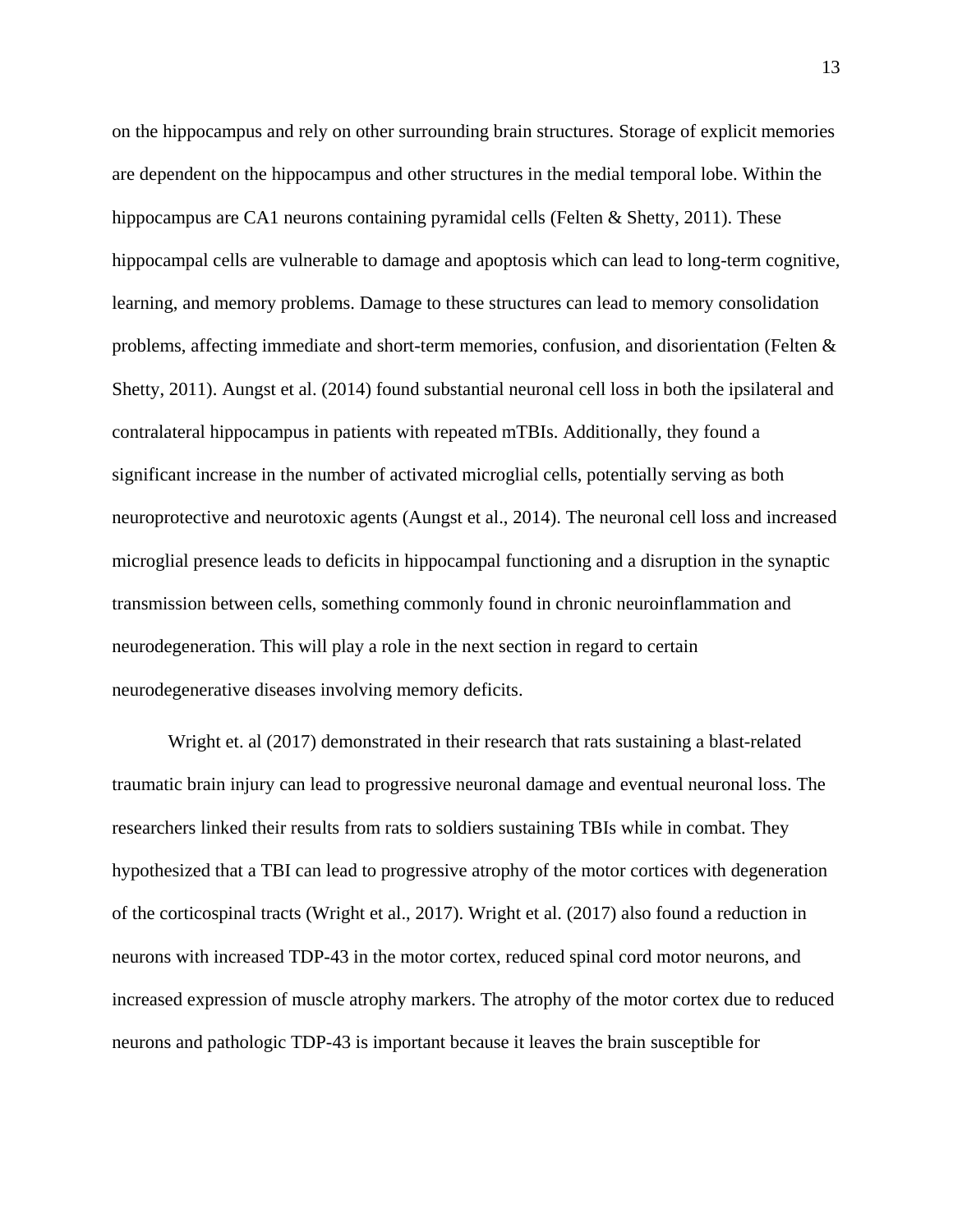progressive neurodegenerative diseases such as Alzheimer's Disease, ALS, CTE, and FTLD. Specific neurodegenerative diseases will be discussed in the section below.

#### **Progressive Neurodegenerative Diseases**

Traumatic brain injuries, whether mild, moderate, or severe, can result in a complete disruption in the normal processing of brain structures. Through repeated TBI exposures or increased severity, these brain injuries can lead to progressive pathophysiological presentations which include neuronal apoptosis, oxidative stress, neuroinflammation, diffuse axonal injuries, and excitotoxicity (Blennow et al., 2012). This is extremely concerning for those individuals serving within the United States military who are constantly at risk for TBI exposure, especially blast-related, while overseas. These individuals are at a high risk for sustaining a TBI, which puts them at an even higher risk for developing or triggering neurodegenerative diseases and PTSD (Omalu et al., 2011). McKee and Robinson (2014) found evidence in their studies that even a single TBI can lead to long-term gray and white matter atrophy, accelerate any present neurodegeneration, and can increase the risk of Alzheimer's Disease, Parkinson's Disease, Chronic Traumatic Encephalopathy, and motor neuron diseases such as ALS. They additionally found that those individuals sustaining a moderate to severe TBI were at a 50% increased risk for developing dementia-related diseases (McKee & Robinson, 2014). Due to these increased risks, TBIs, especially moderate and severe, have become an extremely important risk factors for progressive neurodegenerative diseases (Shahim et al., 2020). The connections between TBIs and the mechanisms in which contribute to neurodegenerative diseases will be discussed below.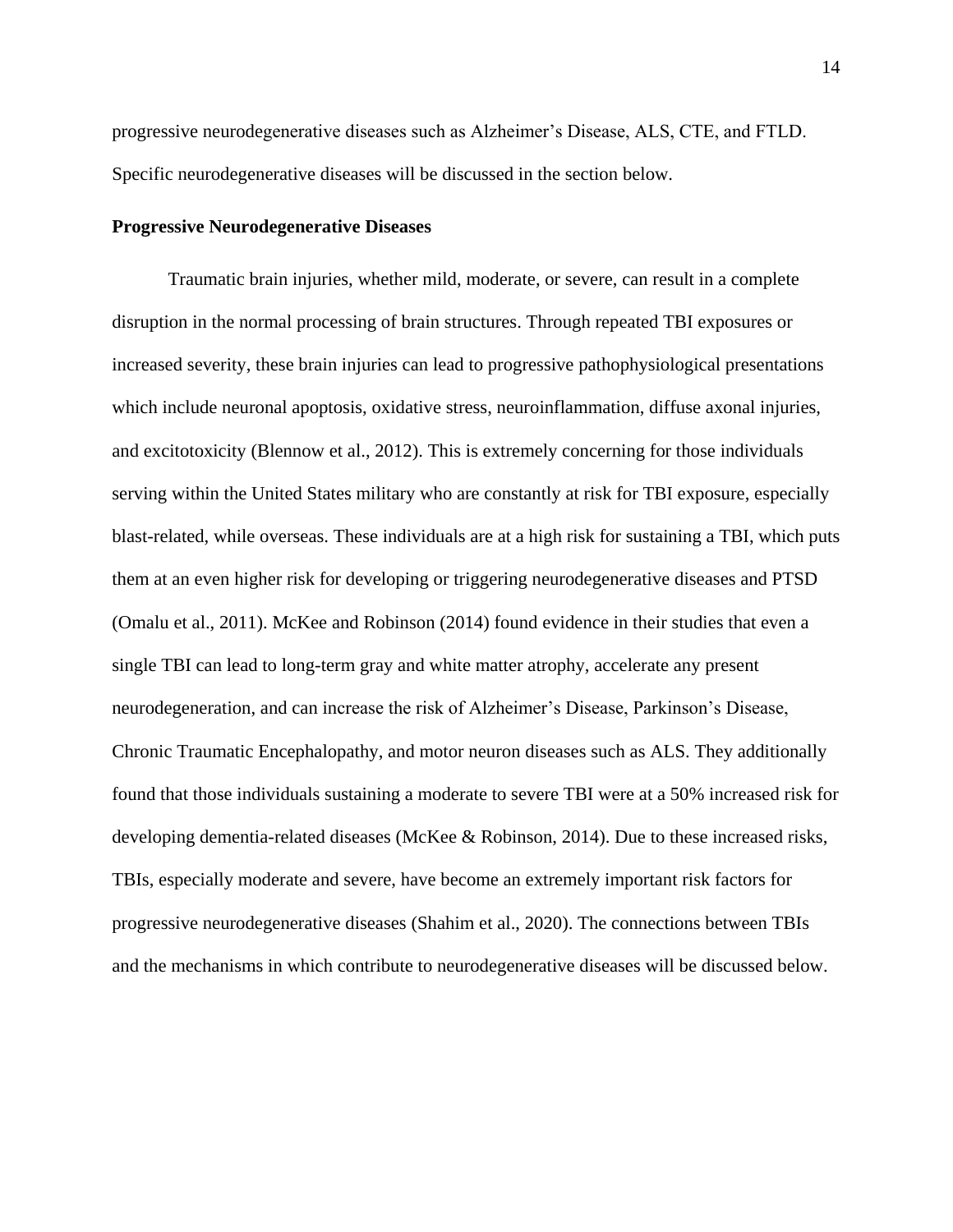#### *Alzheimer's Disease*

Researchers have determined that TBIs are one of many risk factors for late-life dementias, including Alzheimer's Disease (AD) (Mortimer et al., 1991). The relationship between this type of head trauma and Alzheimer's Disease has been established, yet it is very difficult for physicians to determine without looking at the neuropathology of the patient (Daneshvar et al., 2011). There is however a correlation with veterans having a history of traumatic brain injuries and higher prevalence of Alzheimer's-disease pathology (Danesvhar et al., 2011). The pathology of Alzheimer's Disease within veterans diagnosed with TBIs are similar to civilian patients with the AD diagnosis. There is a presence of amyloid-ß neuritic plaques and phosphorylated-tau (p-tau) neurofibrillary tangles (NFTs) (McKee et al., 2013). These amyloid-ß proteins are formed from amyloid-precursor proteins by ß-secretase and gamma secretase (Blennow et al., 2012). Amyloid-precursor protein has been found to be upregulated as a response to traumatic brain injuries, which in turn accumulate around the neurons and axons in the brain as a result of the axonal damage (Blennow et al., 2012).

#### *Parkinson's Disease*

Parkinson's Disease is another progressive neurodegenerative disease that has been connected to higher prevalence due to a history of traumatic brain injuries. Bower et al (2003) determined that the association between traumatic brain injuries and development of Parkinson's Disease varies by the severity of TBI sustained. There is a similar but different neuropathology to Alzheimer's Disease with instead a presence of alpha-synuclein-positive Lewy bodies within the brainstem (McKee et al., 2013). These alpha-synuclein proteins are the primary building blocks of Lewy bodies, and accumulate as a response from the axonal damage from traumatic brain injuries.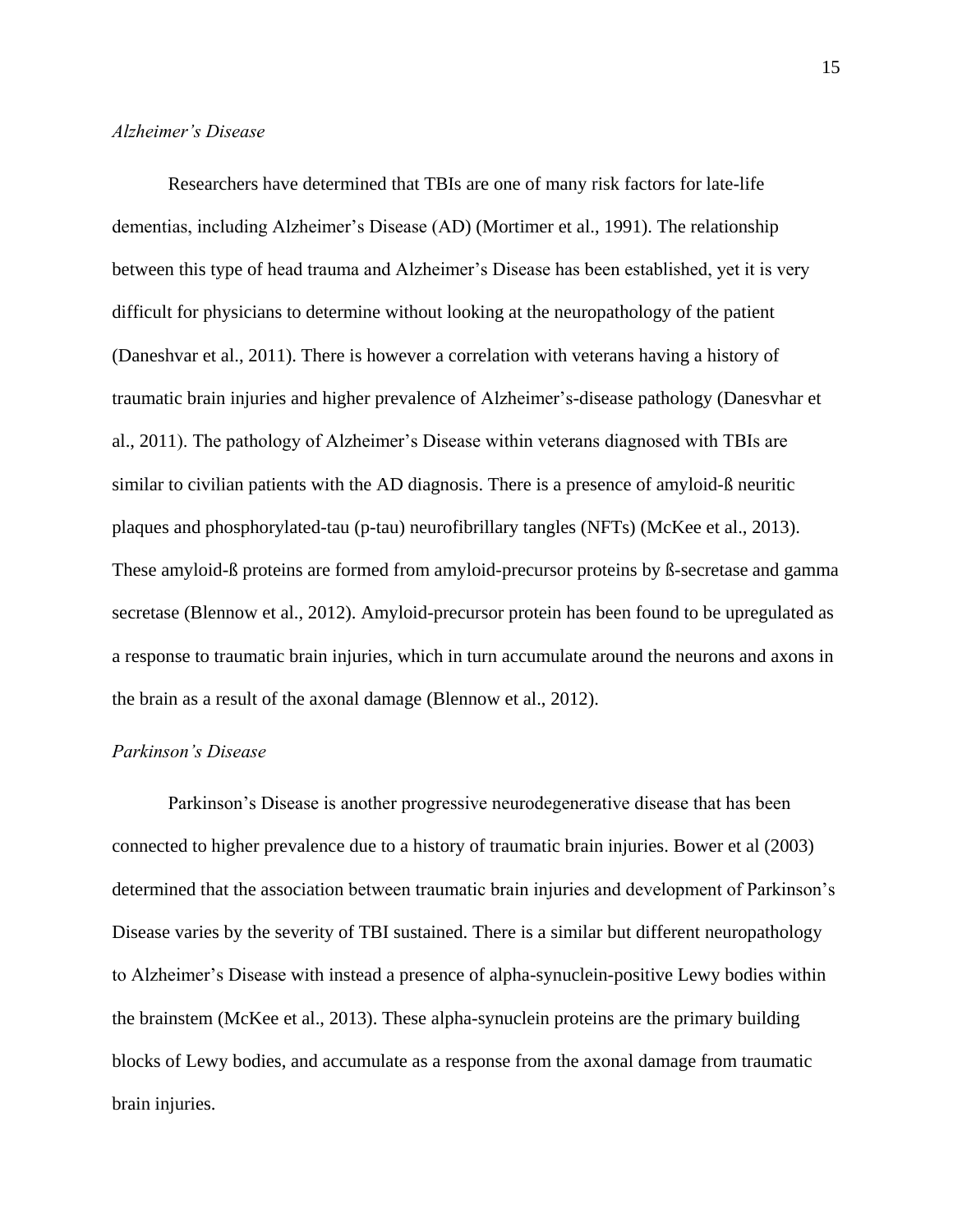Frontotemporal Lobar Degeneration (FTLD) is a progressive neurodegenerative disease characteristic of atrophy of the frontal and temporal lobes in the brain, that can lead to a type of dementia called frontotemporal dementia (Heyburn et al., 2019). Frontotemporal dementia (FTD) is one of the most common types of dementia found in individuals under the age of 65 and has an even higher occurrence within the veteran community (Heyburn et al., 2019). Three types of FTD exist including behavior, non-fluent, and semantic. FTD-Behavior involves behavior changes such as disinhibition, apathy, and impulsivity. FTD-Non-Fluent involves difficulty in speech production, while FTD-Semantic involves impaired speech comprehension (Heyburn et al., 2019). Those veteran patients with a history of TBIs were 3.33 times more likely to develop FTD and had earlier ages of onset for symptoms compared to patients with no previous TBI diagnoses (Heyburn et al., 2013). The neuropathology of FTLD involves an accumulation of phosphorylated-tau (p-tau) and TDP-43, a DNA and RNA binding protein that controls the expression of many different types of genes (McKee et al., 2013). The TDP-43 proteins become hyperphosphorylated and ubiquitinated, breaking off into pathological fragments that accumulate in the cytoplasm. Studies have shown that in as little as one sustained TBI, accumulation of the TDP-43 fragments can occur leading to significant changes in cognition and behavior (Heyburn et al., 2019).

#### *Chronic Traumatic Encephalopathy*

Chronic Traumatic Encephalopathy (CTE) is a progressive neurodegenerative disease that is characterized by widespread accumulation of hyperphosphorylated-tau (p-tau) as neurofibrillary tangles (NFTs), typically caused by single, episodic, or repetitive trauma to the head (McKee et al., 2013; Omalu et al., 2011). CTE is marked by structural changes within the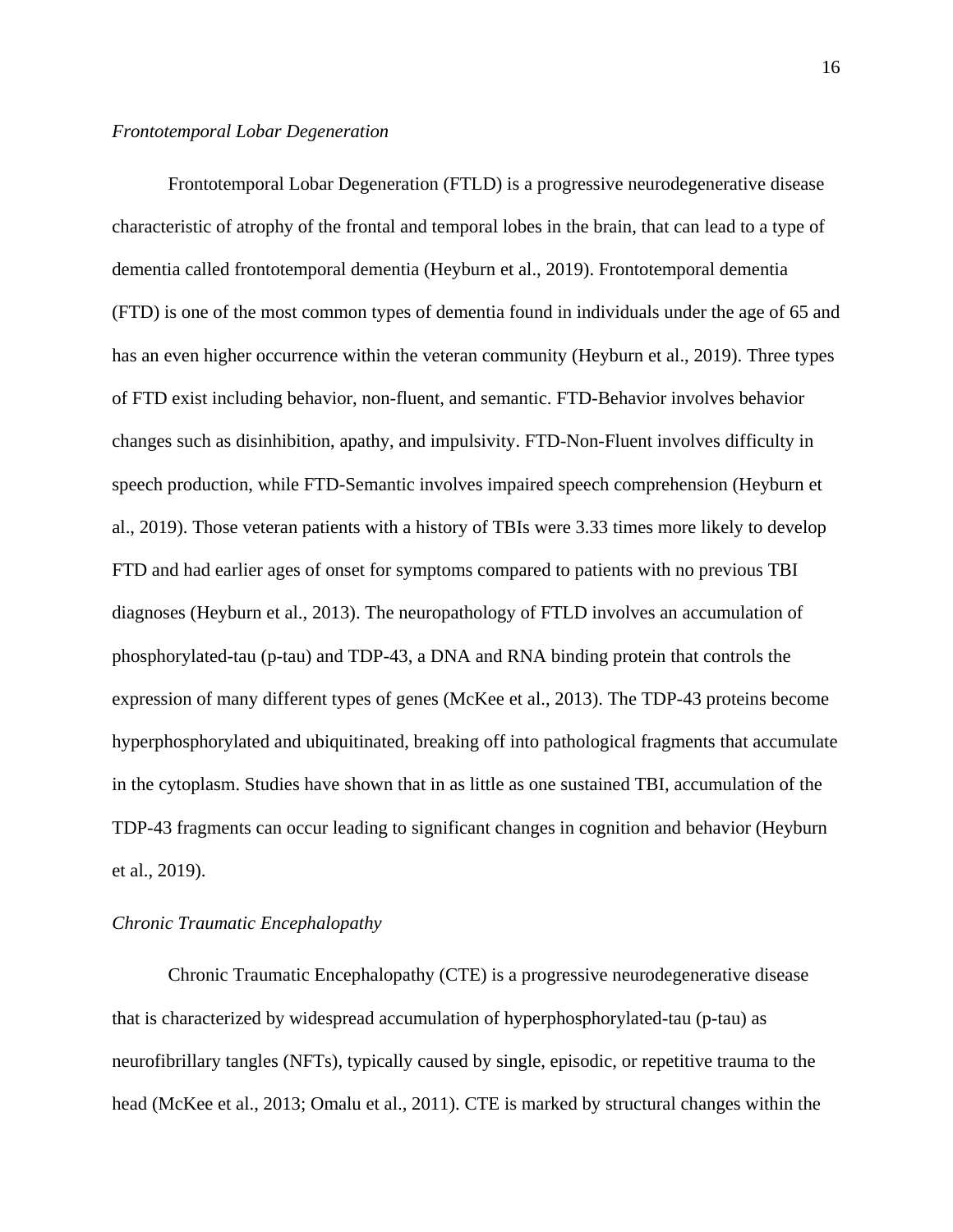brain such as atrophy of the cerebral cortex, medial temporal lobe, thalamus, and hypothalamus (McKee & Robinson, 2014). In addition to widespread atrophy, there is enlargement of the lateral and third ventricles and thinning of the corpus callosum and septum pellucidum (McKee & Robinson, 2014). Structural changes within the limbic system such as damage to the hippocampus, medial temporal lobe, and fornix, lead to behavioral changes, executive dysfunction, memory loss, and other cognitive impairments (McKee & Robinson, 2014). These behavioral and cognitive changes typically will begin insidiously but will progress over years and have detrimental effects. There are currently four symptom stages of CTE that range from headaches and loss of attention (Stage I) to more severe symptoms such as executive dysfunction (Stage III) and dementia (Stage IV) (McKee et al., 2013). Researchers have shown that symptoms typically will be present 8-10 years after sustaining a TBI (McKee & Robinson, 2014). Repetitive TBIs can increase the development of the disease, with researchers finding cases of CTE in veterans of the Iraq and Afghanistan conflicts who had been exposed to explosive blasts (McKee & Robinson, 2014). Neuropathological studies of postmortem brains from veterans with a history of TBIs and blast exposures showed CTE that was consistent with NFL athlete CTE case studies, further demonstrating the link between TBIs and this progressive neurodegenerative disease. (Goldstein et al., 2012).

#### **Cognitive Behavioral Changes**

The effects of traumatic brain injuries within the veteran community go beyond the structural and neuronal damages that occur. When neurological structures in the brain are damaged, upstream and downstream pathways become disrupted leading to a wide range of cognitive and behavioral changes. Structural damage and neuronal loss around the inferior temporal lobe, nucleus basalis, septal nuclei, and amygdala has been shown to lead to irritability,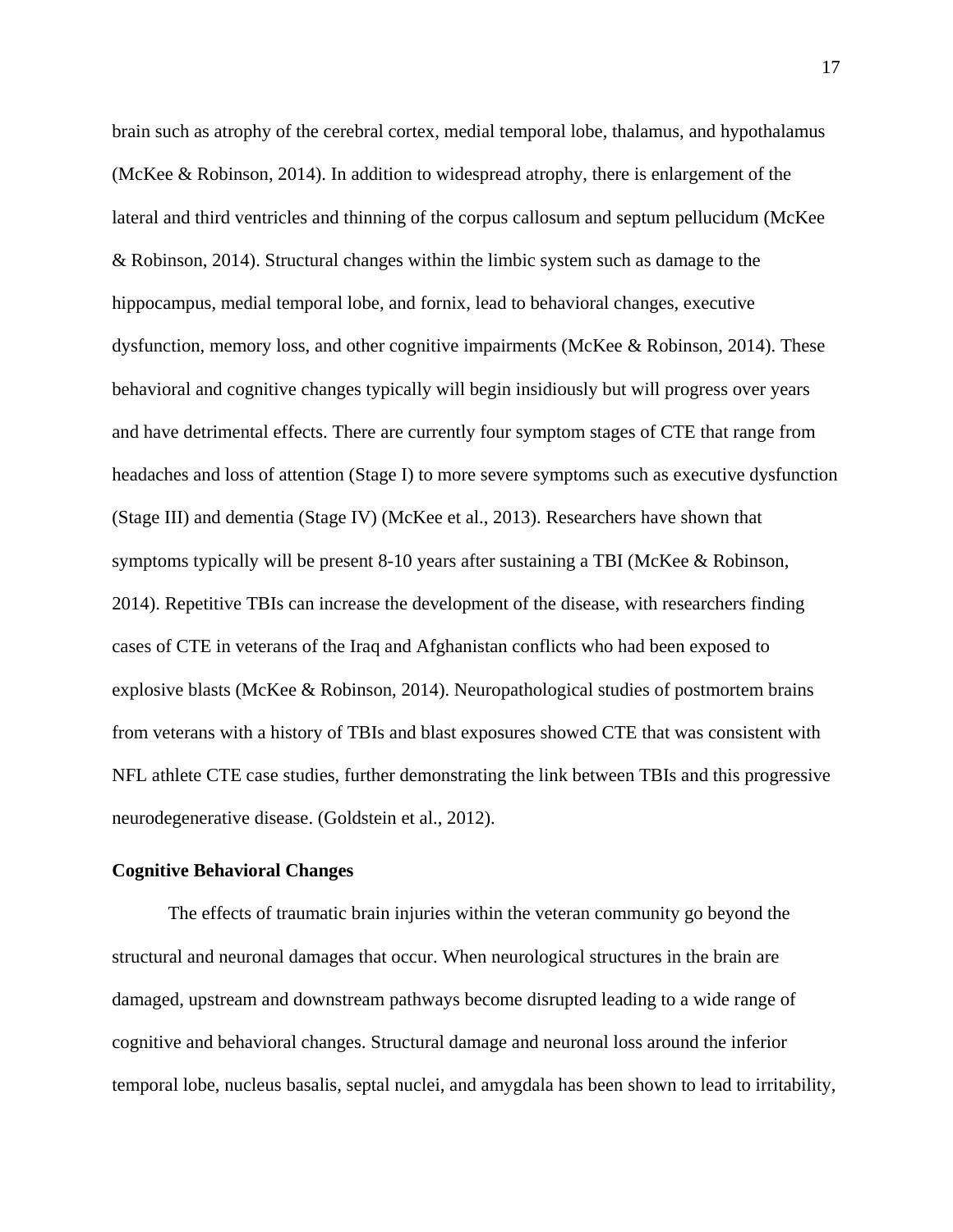impulsivity, explosivity, and increased aggression (McKee et al., 2013). Others have selfreported poorly controlled anger, social isolation issues, attention difficulty, poor concentration, paranoia, insomnia, and depression (McKee & Robinson, 2014). Structural damage to the subcallosal and inferior orbital frontal cortex and brainstem has been shown to lead to depression, mood lability, headaches, and suicidality (McKee & Robinson, 2014; McKee et al., 2013). As mentioned above, damage to the limbic structures results in numerous impairments in learning and memory such as amnesia, mental confusion, and speech hesitancy. These behavioral and cognitive changes, executive dysfunction, and memory loss are all characteristic to patients who have sustained traumatic brain injuries.

#### **Polytrauma Clinical Triad**

The Polytrauma Clinical Triad was developed as a way to categorize the co-occurrences of chronic pain, Post-Traumatic Stress Disorder (PTSD), and TBIs within the veteran community (Blakey et al., 2018). These three co-occurrences have been associated with suicidal ideation, violent impulses, increased pain intensity, drug abuse, and Major Depressive Disorder (Blakey et al., 2018). Since the War on Terror began in 2001, suicide and self-harm has become an increasingly major issue and concern among the veteran community. In a 2010 report by the Department of Defense, suicide rates in all the service branches increased from roughly 10 per 100,000 people in 2001 to 20 per 100,000 people in 2010 (U.S. Department of Defense, 2010). These rates continue to increase as veterans are increasingly exposed to the dangers of war and blast exposures.

The Diagnostic and Statistical Manual of Mental Disorders, Fifth Edition categorizes Post-Traumatic Stress Disorder (PTSD) as a trauma-and-stressor-related disorder that comes as a result from exposure to a traumatic or stressful event (American Psychiatric Association, 2013).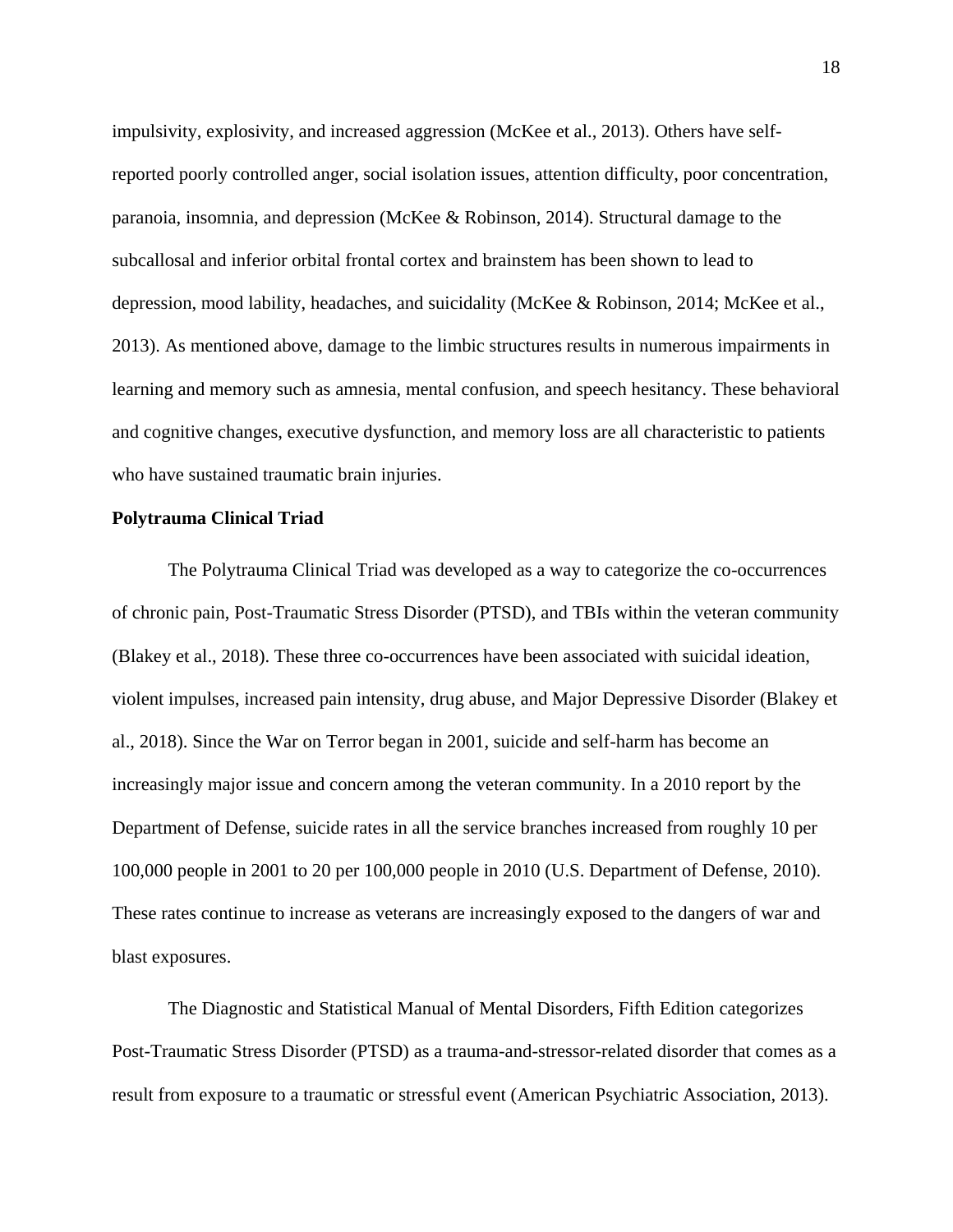The diagnostic criterion for PTSD is shown in Table 3, which shows the criteria for adults, adolescents, and children over the age of 6. Within the veteran community, diagnosis for PTSD results from the initial exposure to the traumatic events of combat and subsequent symptoms within 6 months according to the ICD-10 (Substance Abuse and Mental Health Services Administration, 2014). PTSD is characterized by frontal lobe dysfunction, executive dysfunction, impulsivity, emotional lability, disinhibition, and impairments in attention and memory, specifically working memory (Vasterling et al., 2009). These presiding symptoms come as a result of damage to key structures within the brain including the prefrontal cortex, amygdala, hippocampus, and white matter damage within the fronto-striatal fibers, fronto-limbic circuits, fronto-parieto-occipital fibers, brainstem fibers, and callosal fibers (Elder et al., 2010; Yeh et al., 2014). Sustaining a traumatic brain injury can damage these functional structures and further increase the risk for development of PTSD symptoms, especially within the veteran community (Elder et al., 2010). In addition to structural damage, PTSD has been found to be associated with high white matter integrity within the bilateral anterior thalamic radiations, cingulum, and frontotemporal tracts (Davenport et al., 2015).

Post-Traumatic Stress Disorder (PTSD) has been shown to be associated with TBIs and suicide risks within the veteran community (Hoge et al., 2008). Loignon et al. (2020) has found that the combination of combat military settings overseas and TBI diagnoses present far greater risks for developing PTSD in veteran soldiers. They found that sustaining a traumatic brain injury can lead to an initial PTSD diagnosis, severe PTSD symptoms compared to non-TBI veterans, and a longer PTSD remission, with a roughly 16% lifetime prevalence in the military community (Gates et al., 2012; Loignon et al., 2020). This increased risk is due to the overlap of physiological and psychological symptoms from both TBIs and PTSD. Both TBIs and PTSD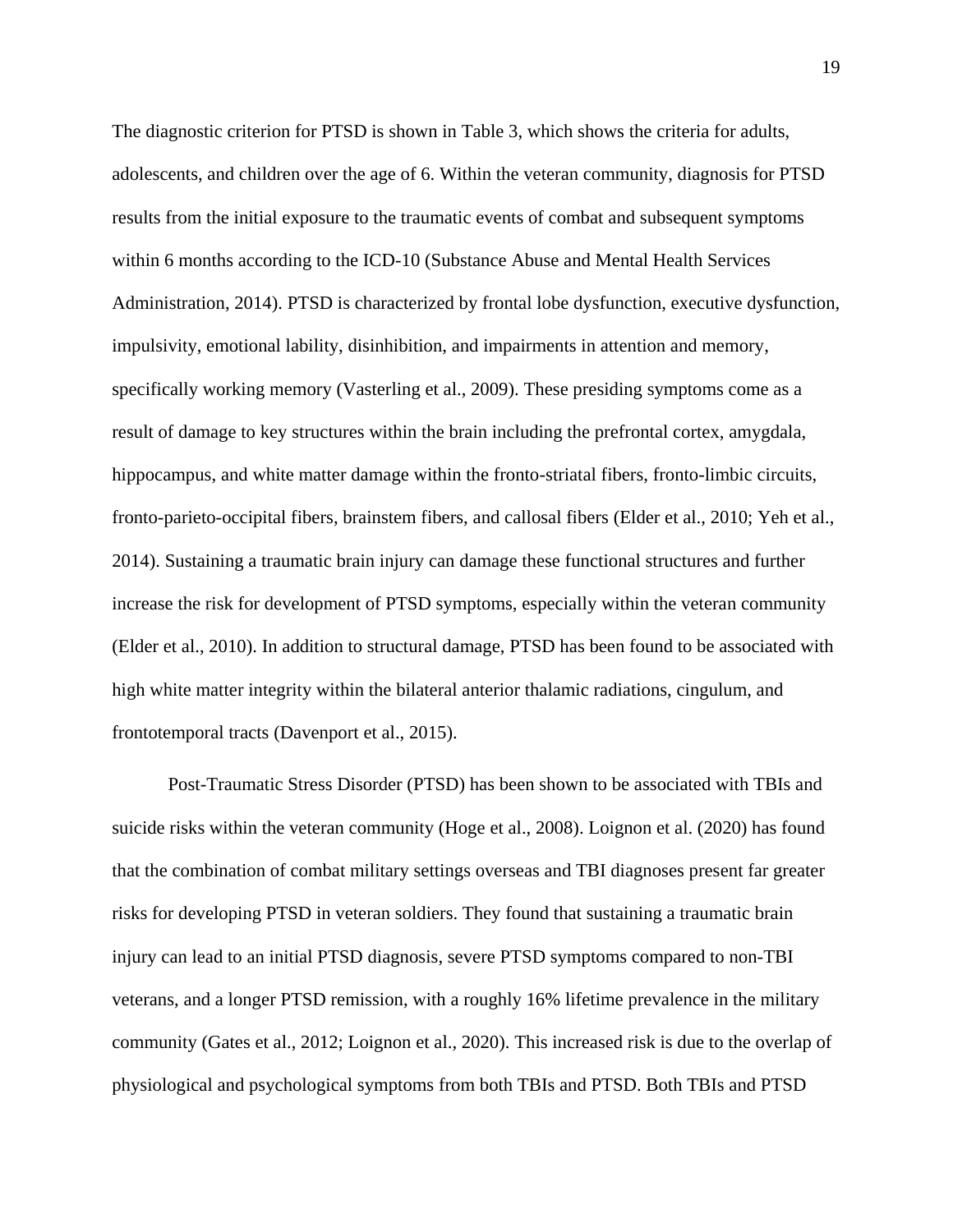have been shown to be associated with neuropsychological impairments, ranging from problems with attention, learning, memory, and executive function (Vasterling et al., 2009). Unlike TBIrelated impairments that can show up shortly after the traumatic event, PTSD symptoms take a slower approach that can last years longer than TBI symptoms (Vasterling et al., 2009). However, the context and location in which the traumatic brain injury was sustained is thought to be determinant of how PTSD develops and progresses within an individual (Vasterling et al., 2009). The neuropsychological processes that occur immediately after sustaining a TBI affects the progressive development of PTSD. Within 24 hours after sustaining a TBI, there is an emotional response formed to the traumatic event and short-term consolidation of memories, including trauma memory (Vasterling et al., 2009). Fear conditioning also occurs, activating certain biological pathways in response to stress, such as the HPA axis, autonomic nervous system, cell-mediated immunity, and sleep/wake cycles (Bryant, 2001). These consolidated traumatic memories and emotional responses are then later resurfaced due to certain triggers or events as PTSD progresses in an individual.

Hoge et al. (2008) found a 44% prevalence in PTSD symptoms in 2525 soldiers who screened positive for sustaining an mTBI, further suggesting the strong association between mTBI and PTSD. In another study looking at veterans from Operation Iraqi Freedom, Operation Enduring Freedom, and Operation New Dawn, 80% of soldiers exposed to a blast-related TBI with early symptoms of CTE were also diagnosed with PTSD (McKee & Robinson, 2014). These types of combat injuries play an increased role in PTSD and long-term health effects including cardiovascular diseases and neurological disorders (Schneiderman et al., 2008). With the association between TBI and PTSD, it is however clinically difficult to determine whether the presenting symptoms are a result of sustaining a TBI or just PTSD (Stein & McAllister,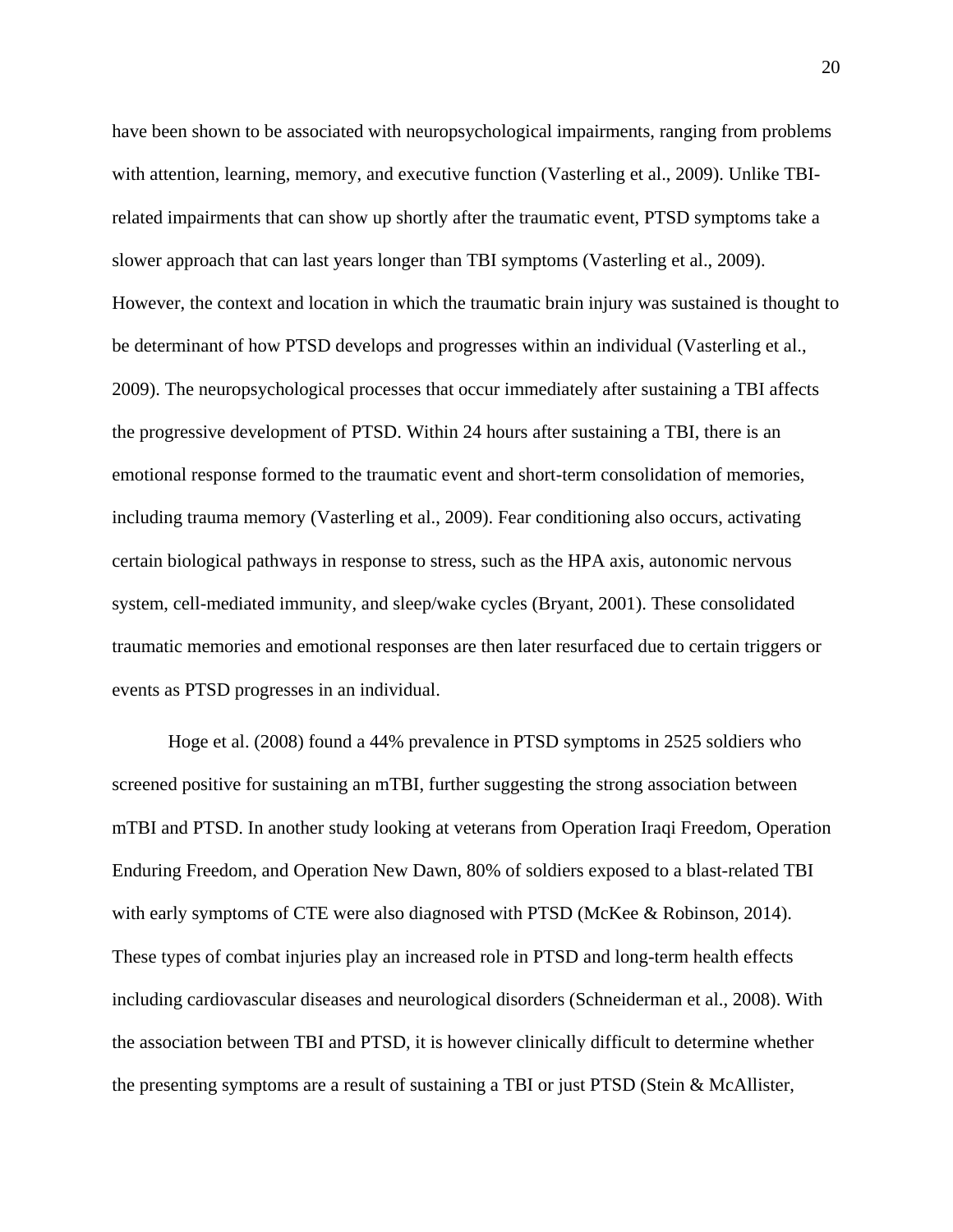2009). When looking at TBI and PTSD, one can view each as the opposite end of a spectrum. On the TBI end, there is organic brain disease and structurally damaged areas of the brain, while on the PTSD end there is psychologically reactive damage (Elder et al., 2010). Table 4 displays the differences among PTSD and TBI symptoms. While each end of the spectrum may have their own differences, the middle of the spectrum allows for heavy overlap in physiological and psychological symptoms. These overlapping changes in the brain can lead to disrupted neural connections and pathways that can present with behavioral and cognitive dysfunction. Research is still evolving, although there is recent evidence that TBIs are more highly associated with PTSD than any other type of injury sustained in combat (Hoge et al., 2008).

- A. The patient must have been exposed to a stressful event or situation (either brief or long-lasting) of exceptionally threatening or catastrophic nature, which would be likely to cause pervasive distress in almost anyone.
- B. There must be persistent remembering or "reliving" of the stressor in intrusive "flashbacks", vivid memories, or recurring dreams, or in experiencing distress when exposed to circumstances resembling or associated with the stressor.
- C. The patient must exhibit an actual or preferred avoidance of circumstances resembling or associated with the stressor, which was not present before exposure to the stressor.
- D. Either of the following must be present:
	- 1. Inability to recall, either partially or completely, some important aspects of the period of exposure to the stressor
	- 2. Persistent symptoms of increased psychological sensitivity and arousal (not present before exposure to the stressor), shown by any two of the following:
		- a. Difficulty in falling or staying asleep.
		- b. Irritability or outbursts of anger.
		- c. Difficulty in concentrating.
		- d. Exaggerated startle response.
- E. Criteria B, C, and D must all be met within 6 months of the stressful event or at the end of a period of stress.

**Table 3.** ICD-10 Diagnostic Criteria for Post-Traumatic Stress Disorder (PTSD) (adapted)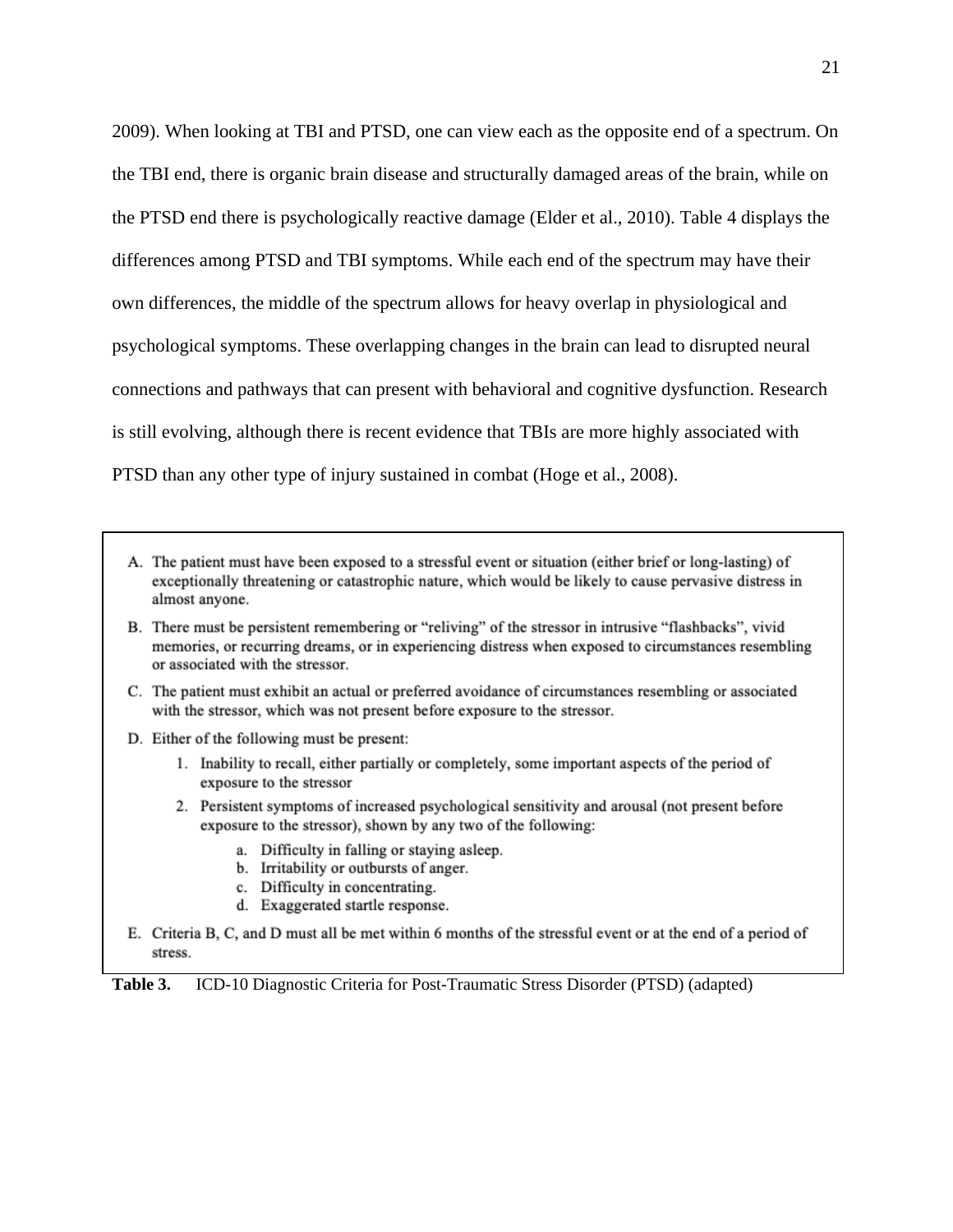

**Figure 1.** Relationship between PTSD and TBI (adapted from Stein & McAllister, 2009)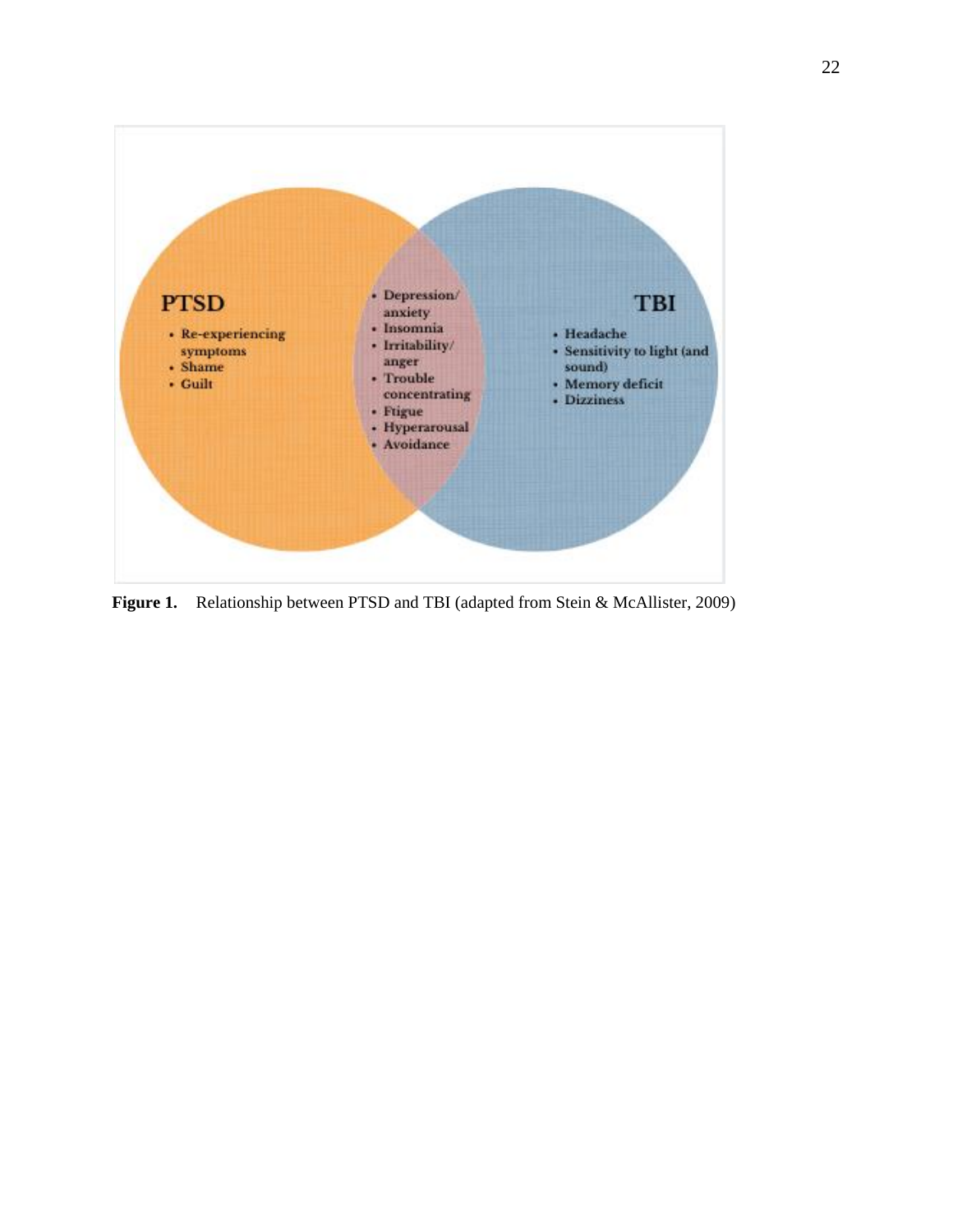### **RESEARCH STRATEGIES**

### **Literature Review**

A literature review was completed in order to describe and detail the complexities behind traumatic brain injuries and their role in physiological and psychological changes within U.S. combat veterans. Two major TBI databases were used to collect information on combat veterans who have served during Operation Iraqi Freedom (OIF), Operation Enduring Freedom (OEF), and Operation New Dawn (OND). The Comprehensive Traumatic Brain Injury Evaluation (CTBIE) database includes combat veterans who have served in the Iraq and Afghanistan, separated from the military, enrolled in the VHA healthcare system, and received a comprehensive TBI evaluation. The National Patient Care Database (NPCD) includes other combat veterans enrolled in the VHA healthcare system who have received inpatient or outpatient TBI diagnoses as part of routine clinical care. Definitions and criteria for the psychological disorders mentioned in this paper were taken from the Diagnostic and Statistical Manual of Mental Disorders,  $5<sup>th</sup>$  Edition (DSM-5) and the International Statistical Classification of Diseases and Related Health Problems,  $10^{th}$  Edition (ICD-10).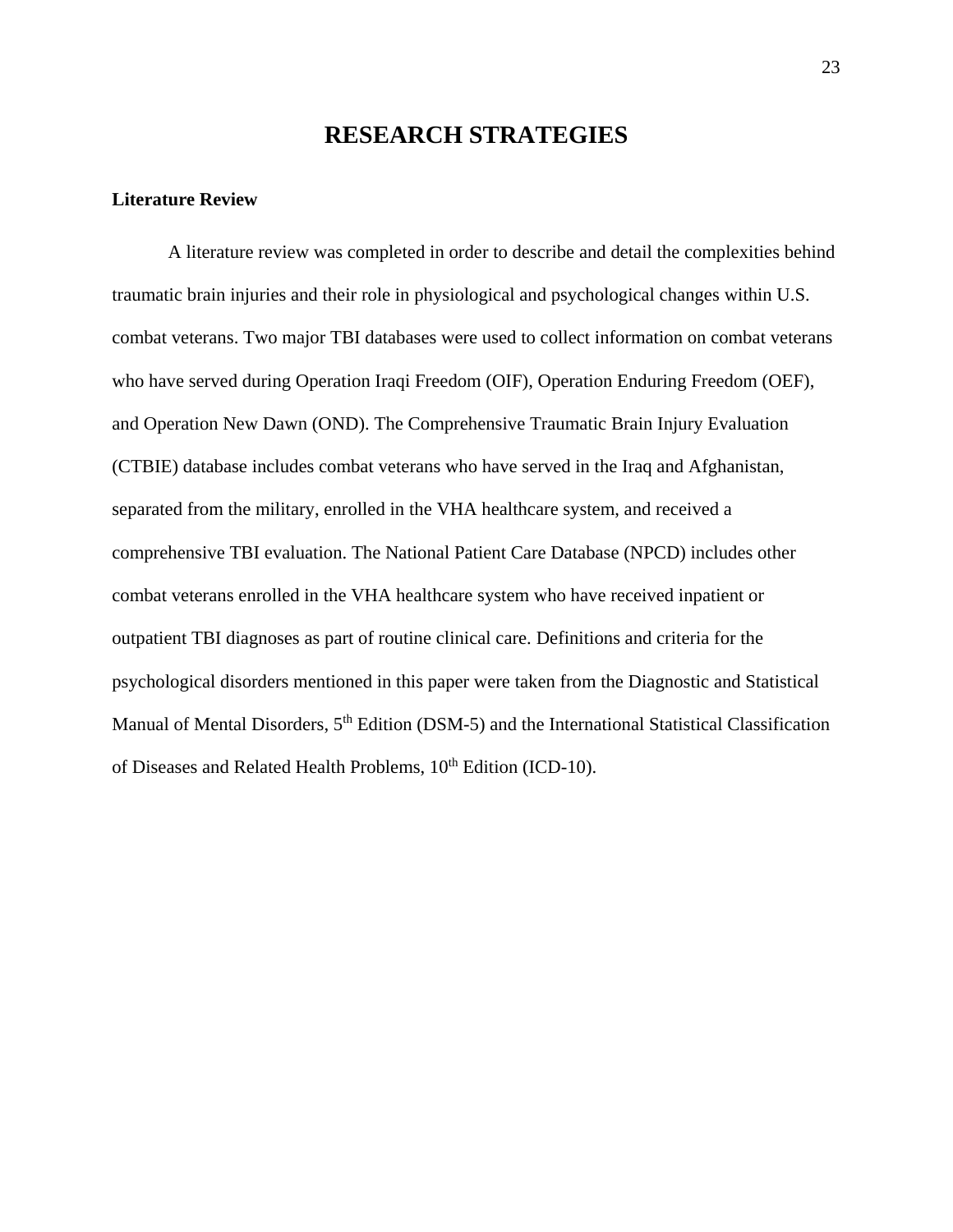# **DISCUSSION**

#### **Treatment/Management**

The awareness for treatment of traumatic brain injuries has drastically increased over the years. Dedicated research centers and rehabilitation centers for both military veterans and civilians have popped up across the United States. In order for treatments to be effective, researchers and healthcare workers need to understand the structural and neuronal damages and changes that the brain endures after sustaining a TBI (McKee & Robinson, 2014). The psychological effects need to equally be addressed as well, as research has shown the link between TBI and cognitive changes such as PTSD. By addressing the brain injuries and psychological stress, healthcare teams can efficiently treat and manage their patients' symptoms both short-term and long-term prognoses (Srinivasan et al., 2019). Rosenfeld et al. (2013) suggests the evidence-based clinical practice model to manage mTBI symptoms. They recommend a multidisciplinary team approach, using extensive rehabilitation programs, cognitive rehabilitation, ophthalmological assessments, periodic neuroimaging to manage the progression, and posture and gait assessments, and retraining if the soldiers need it (Rosenfeld et al., 2013). The benefit to a multidisciplinary approach allows for complete management of symptoms and to watch for any neurodegeneration. The quicker the team can determine if any neurodegenerative disease is present, the sooner they can begin treatments to help prevent further damage or disease progression.

Fluorodeoxyglucose-positron emission tomography (FDG-PET) has become useful in research studies by Peskind et al (2011). FDG-PET imaging allows researchers to measure certain neurobiological substrates that are associated with repeated blast-related mTBIs. The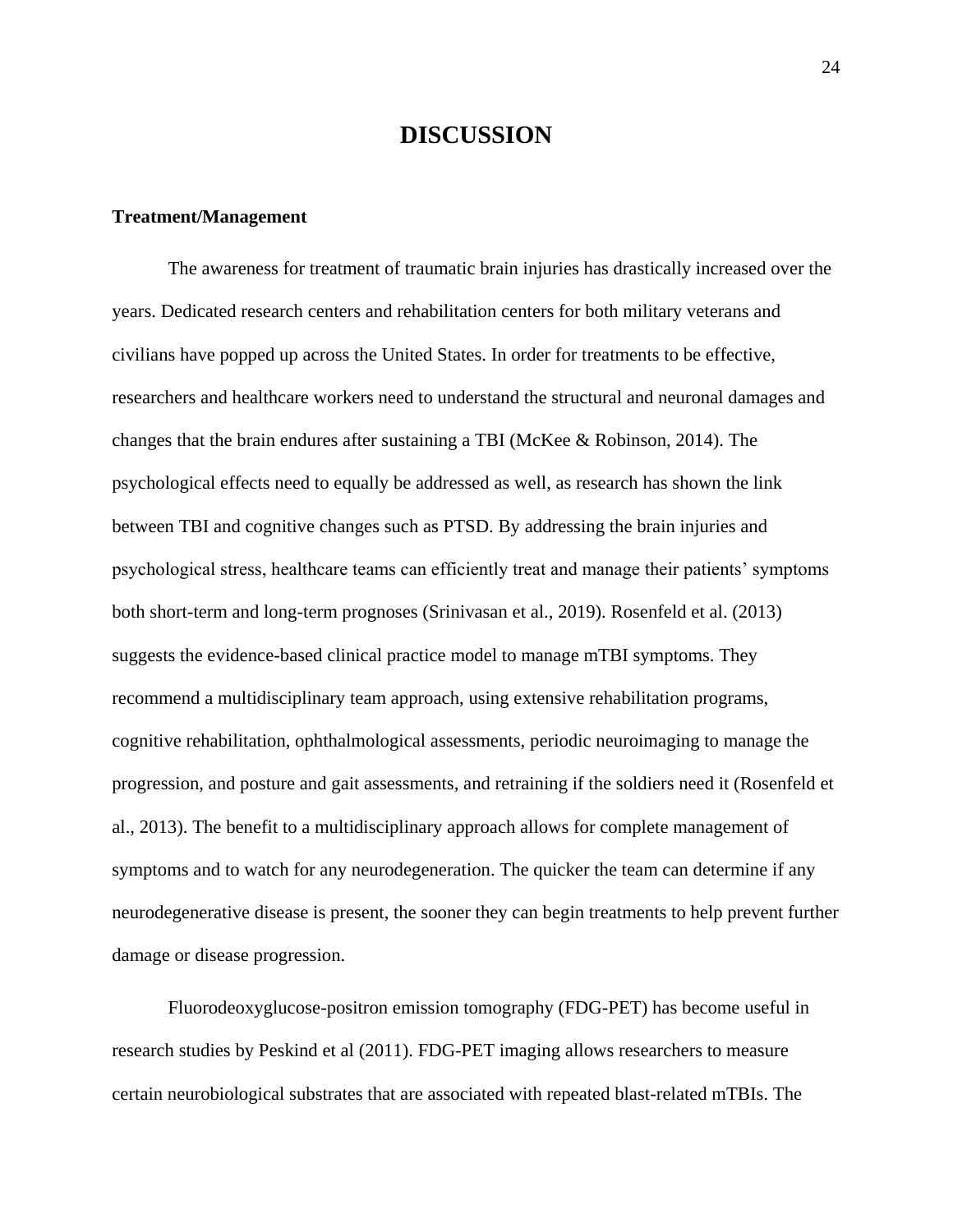associated neurobiological substrates can signify certain somatic, cognitive, and behavioral symptoms that are commonly reported by veterans from the Iraq and Afghanistan conflicts. The ability to track and measure neurobiological substrates via the FDG-PET imaging can play a significant role in diagnosis and treatment. The ability to use imaging tools in help diagnose and treat TBI patients will drastically improve care in addition to what is already deemed standard care. Healthcare teams typically use several factors such as injury severity, the initial GCS given in the field, age, medical comorbidities, and any associated injuries to establish a plan of care. As treatment progresses, they will monitor the patient's response to therapy and adjust the protocols based upon the type of TBI sustained, either global or focal injury (Srinivasan et al., 2019).

The ability to test for neuro-biomarkers will significantly improve the approach to diagnosing TBIs and the associated treatment plans. Not only will treatments improve, but healthcare teams will also be able to assess and monitor the progression of the injury in real time, adjusting care as needed. Currently, there are no objective biomarkers that can pinpoint exact symptoms and injury progression, yet researchers have begun to focus on a few biomarkers that have been consistently associated with traumatic brain injuries and neuronal damage: GFAP, NfL, S-100ß, tau, MBP, and UCH-L1. GFAP, otherwise known as glial fibrillary acidic protein, is an intermediate filament protein expressed by astrocytes in the central nervous system that typically marks the mechanical strength of cells (Okonkwo et al., 2013). Researchers have hypothesized that when there is astrocyte brain damage due to a TBI, GFAP is able to cross the disrupted blood-brain barrier and become detected in the peripheral blood. Okonkow et al. (2013) found an association between the levels of plasma GFAP and the Glasgow Coma Scale scores. The serum levels of GFAP increased as the GCS scores decreased, and these elevated levels were consistently found in subacute and chronic TBI cases (Shahim et al., 2020). In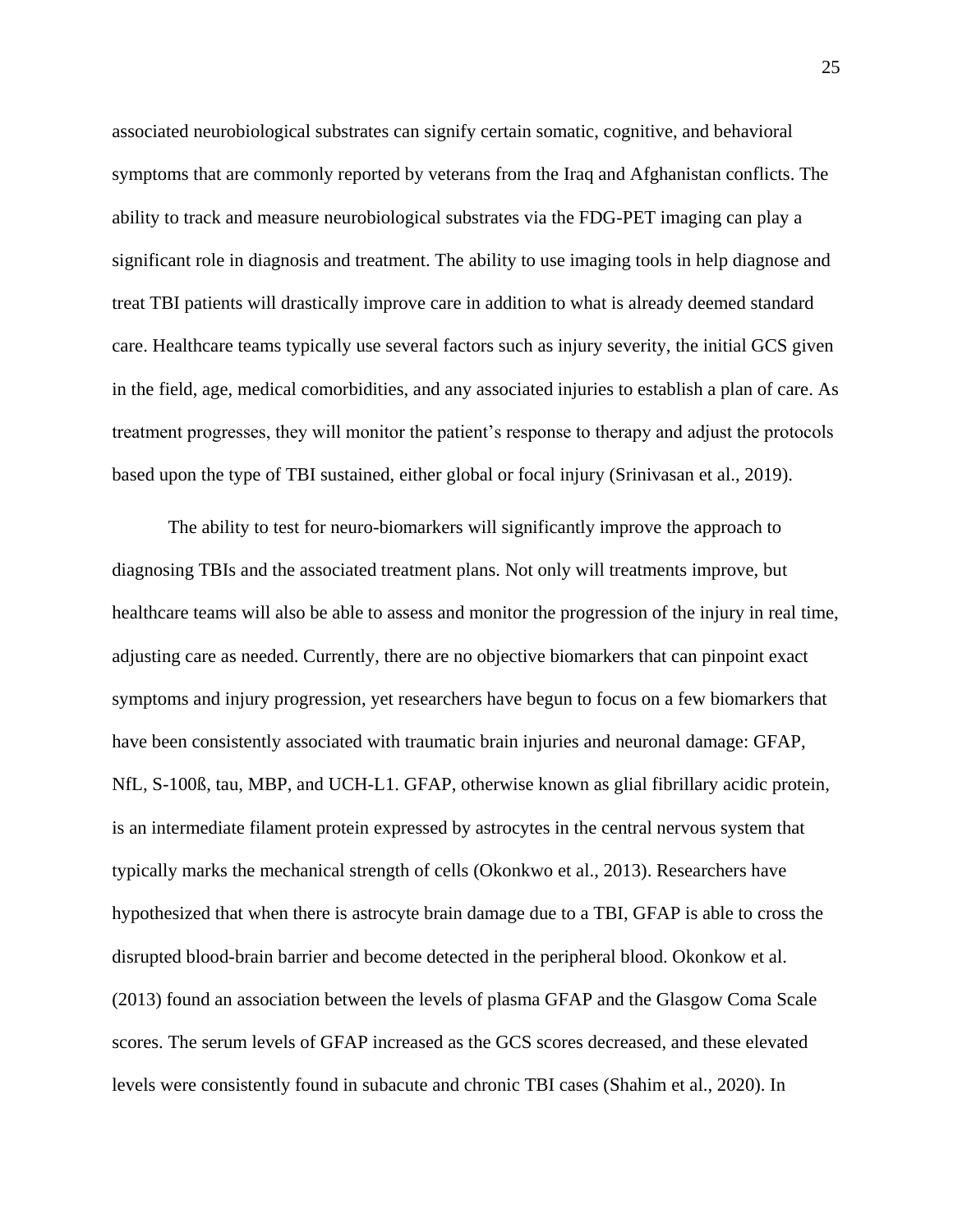addition, Yue et al. (2019) found that the plasma levels of GFAP in patients after sustaining a TBI correlated with the intracranial injury shown on CT scans. The researchers concluded that GFAP would be a great diagnostic tool to help early detection of TBI and determine whether more imaging is necessary for each patient. UCH-L1, otherwise known as ubiquitin C-terminal hydrolase L1, is a degradation enzyme expressed specifically by neurons in the brain. UCH-L1 is able to cross the disrupted blood-brain barrier when there is neuronal damage after a sustained TBI. Researchers have found elevated blood levels of UCH-L1 during the acute phase of a TBI as well as in severe TBI cases (Shahim et al., 2020; Yue et al., 2019). Tau is a protein associated with the structural stability of microtubules of unmyelinated axons in the central nervous system. Similar to UCH-L1 and GFAP, tau is able to cross the disrupted blood-brain barrier as a result of neuronal damage caused by a TBI. Although Shahim et al. (2020) found elevated blood levels of tau in patients with a TBI, there was no significant correlation to severity, outcome, or imaging. Since tau is associated with neurodegenerative diseases, the researchers concluded that the accumulation of tau as a result of a TBI can contribute to the progression of those diseases. While UCH-L1 and GFAP have been shown to be useful diagnostic biomarkers, NfL has become an increasingly popular and more effective diagnostic marker. NfL, otherwise known as neurofilament light chain protein, is a structural component of the cytoskeletons of axons. NfL is typically expressed in large myelinated subcortical axons, which are vulnerable to breakdown during a TBI event (Shahim et al., 2020). Damage to the cytoskeleton of these subcortical axons allows NfL to become detected in the peripheral blood, crossing the disrupted blood-brain barrier like GFAP and UCH-L1. Shahim et al. (2020) found that blood levels of NfL can help healthcare teams determine the severity of the TBI, whether mild, moderate or severe, and can help serve as control levels to compare months and years post-injury.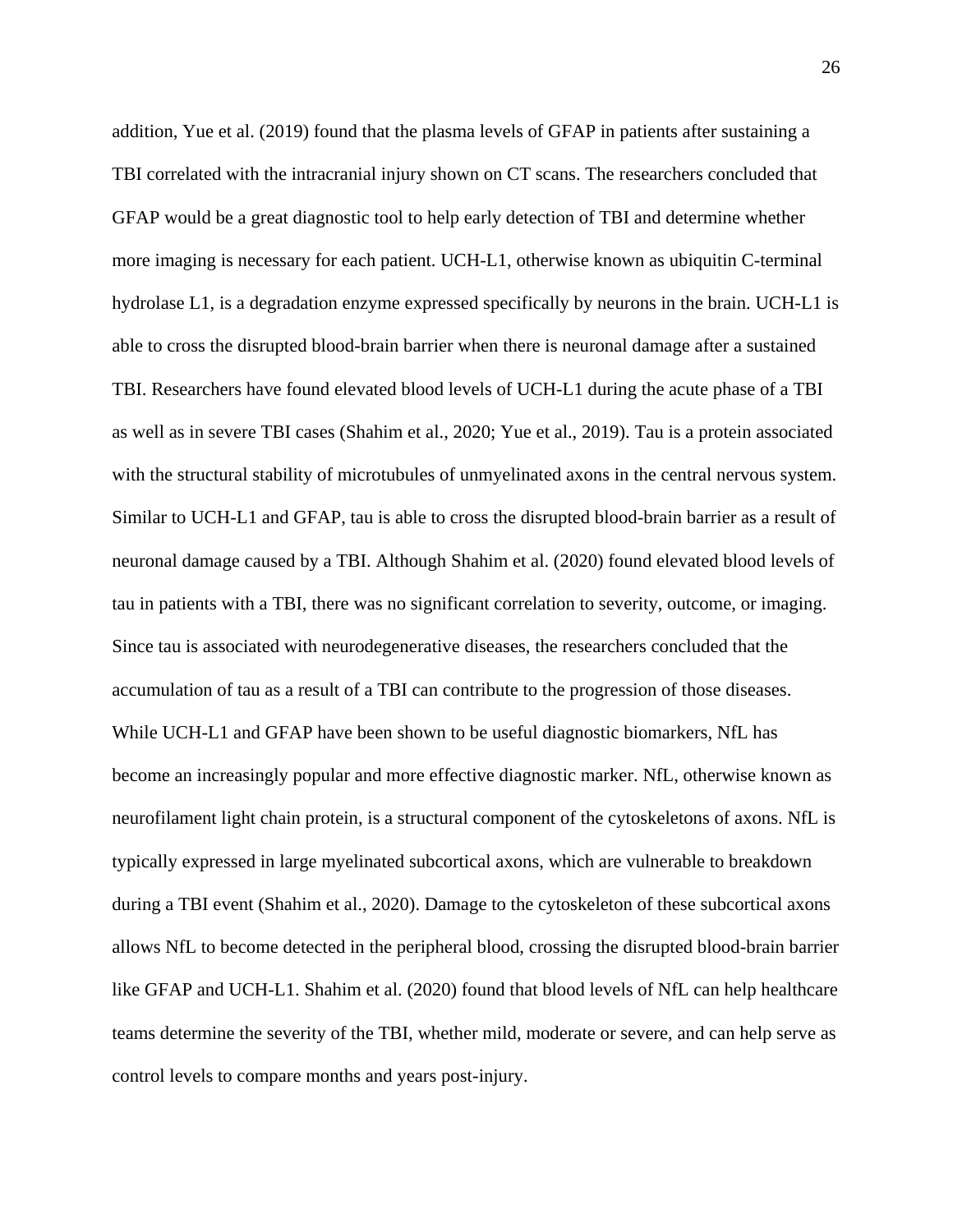# **RECOMMENDATIONS FOR FUTURE STUDIES**

As mentioned in the Discussion, the continued research into biomarkers that can help identify and target treatments for soldiers diagnosed with a TBI is crucial. The more biomarkers and the more information we have about what they mean cellularly and physiologically can help rehabilitation programs individualize their programs and the soldier's needs. These neurobiomarkers can dramatically help in the initial assessments of TBI, becoming a diagnostic tool to help confirm any abnormalities in neuroimaging and head CT scans (Yue et al., 2019). The fact that a simple blood test can tell a wealth of knowledge can hopefully be implemented in the future to combat zones. Combat medics overseas would be able to test right then and there in the field, and quickly diagnose and provide first-line treatment rather than have time pass to truly diagnose a TBI. In addition to serum biomarkers, future studies must look into specific rehabilitation treatments to aid in a more complete and increased recovery. Such protocols should include restorative practices that focus on the mechanisms that help promote and build neuroplasticity like addressing sleep needs, exercise, and nutrition (McKee & Robinson, 2014). Pharmacological agents should be researched and trialed to help reduce any cognitive deficits in solders sustaining a TBI, especially soldiers who are constantly suffering from PTSD and suicidal tendencies. These therapeutic agents should take a holistic approach to treating the soldiers, providing care for the structural damages from the TBI itself and also the invisible cognitive wounds that may appear months to years later.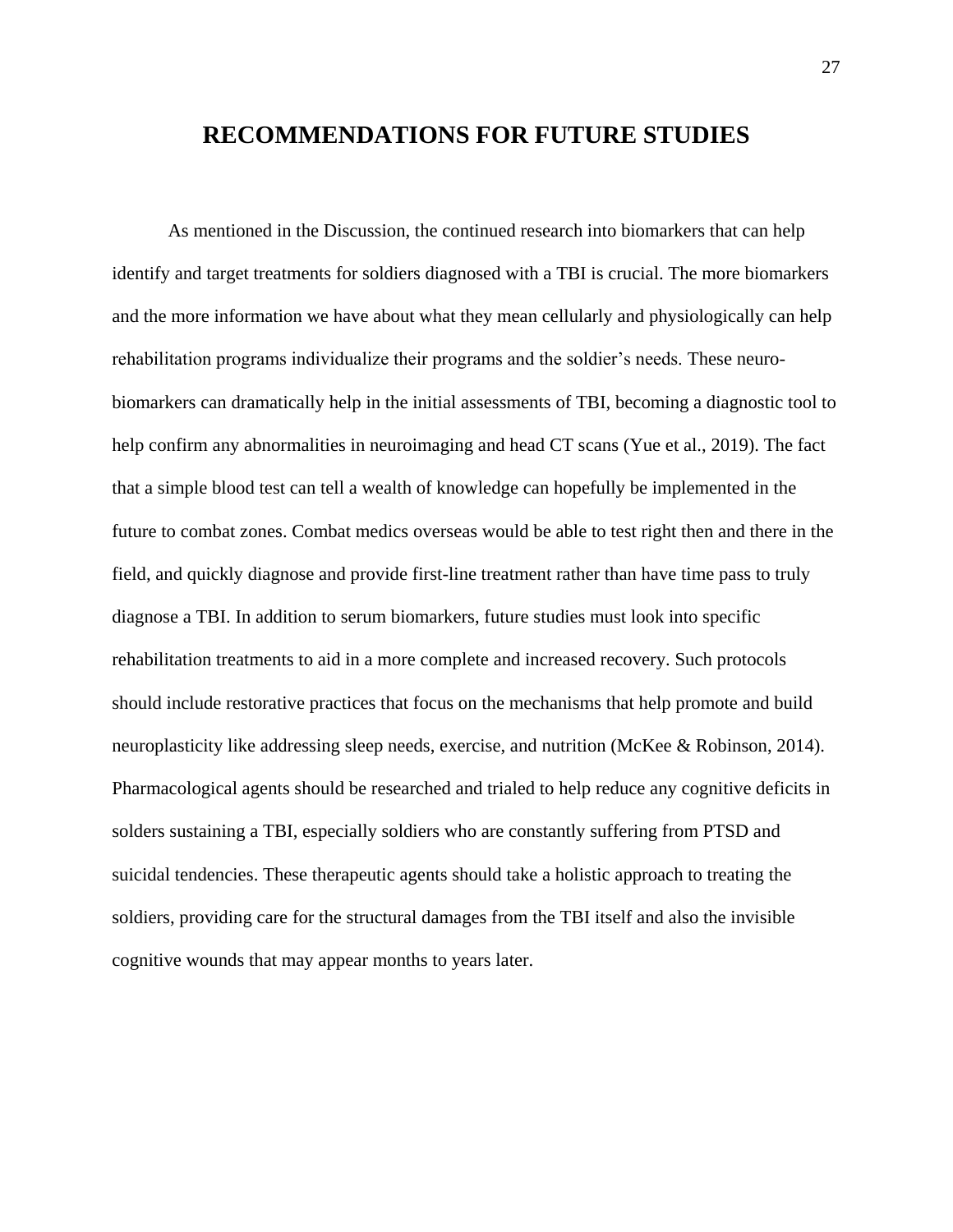#### **REFERENCES**

- American Psychiatric Association. (2013). *Diagnostic and Statistical Manual of Mental Disorders* (5th ed.).<https://doi.org/10.1176/appi.books.9780890425596>
- Aungst, S. L., Kabadi, S. V., Thompson, S. M., Stoica, B. A., & Faden, A. I. (2014). Repeated Mild Traumatic Brain Injury Causes Chronic Neuroinflammation, Changes in Hippocampal Synaptic Plasticity, and Associated Cognitive Deficits. *Journal of Cerebral Blood Flow and Metabolism, 34*(7), 1223-1232. 10.1038/jcbfm.2014.75
- Blakey, S. M., Wagner, H. R., Naylor, J., Brancu, M., Lane, I., Sallee, M., Kimbrel, N. A., & Elbogen, E. B. (2018). Chronic Pain, TBI, and PTSD in Military Veterans: A Link to Suicidal Ideation and Violent Impulses? *The Journal of Pain, 19*(7), 797-806. 10.1016/j.jpain.2018.02.012
- Blennow, K., Hardy, J., & Zetterberg, H. (2012). The Neuropathology and Neurobiology of Traumatic Brain Injury. *Neuron (Cambridge, Mass.), 76*(5), 886-899. 10.1016/j.neuron.2012.11.021
- Bower, J. H., Maraganore, D. M., Peterson, B. J., Mcdonnell, S. K., Ahlskog, J. E., & Rocca, W. A. (2003). Head Trauma Preceding PD: A Case-Control Study. *Neurology, 60*(10), 1610- 1615. 10.1212/01.WNL.0000068008.78394.2C
- Bryant, R. A. (2001). Posttraumatic Stress Disorder and Traumatic Brain Injury: Can They Co-Exist? *Clinical Psychology Review, 21*(6), 931-948. 10.1016/S0272-7358(00)00074-X
- *The Challenge and the Promise: Strengthening the Force, Preventing Suicide and Saving Lives* (2010). U.S. Department of Defense.
- Chanraud, S., Zahr, N., Sullivan, E. V., & Pfefferbaum, A. (2010). MR Diffusion Tensor Imaging: A Window into White Matter Integrity of the Working Brain. *Neuropsychology Review, 20*(2), 209-225. 10.1007/s11065-010-9129-7
- Daneshvar, D. H., MA, Riley, D. O., SB, Nowinski, C. J., AB, McKee, A. C., MD, Stern, R. A., PhD, & Cantu, R. C., MD. (2011). Long-Term Consequences: Effects on Normal Development Profile After Concussion. *Physical Medicine and Rehabilitation Clinics of North America, 22*(4), 683-700. 10.1016/j.pmr.2011.08.009
- Davenport, N. D., Lim, K. O., & Sponheim, S. R. (2015). White Matter Abnormalities Associated with Military PTSD in the Context of Blast TBI. *Human Brain Mapping, 36*(3), 1053-1064. 10.1002/hbm.22685
- Defense and Veterans Brain Injury Center. (2020, March 10). DoD Numbers for Traumatic Brain Injury Worldwide. Silver Springs, MD.
- DePalma, R. G., & Hoffman, S. W. (2018). Combat Blast Related Traumatic Brain Injury (TBI): Decade of Recognition; Promise of Progress. *Behavioral Brain Research, 340*, 102-105. 10.1016/j.bbr.2016.08.036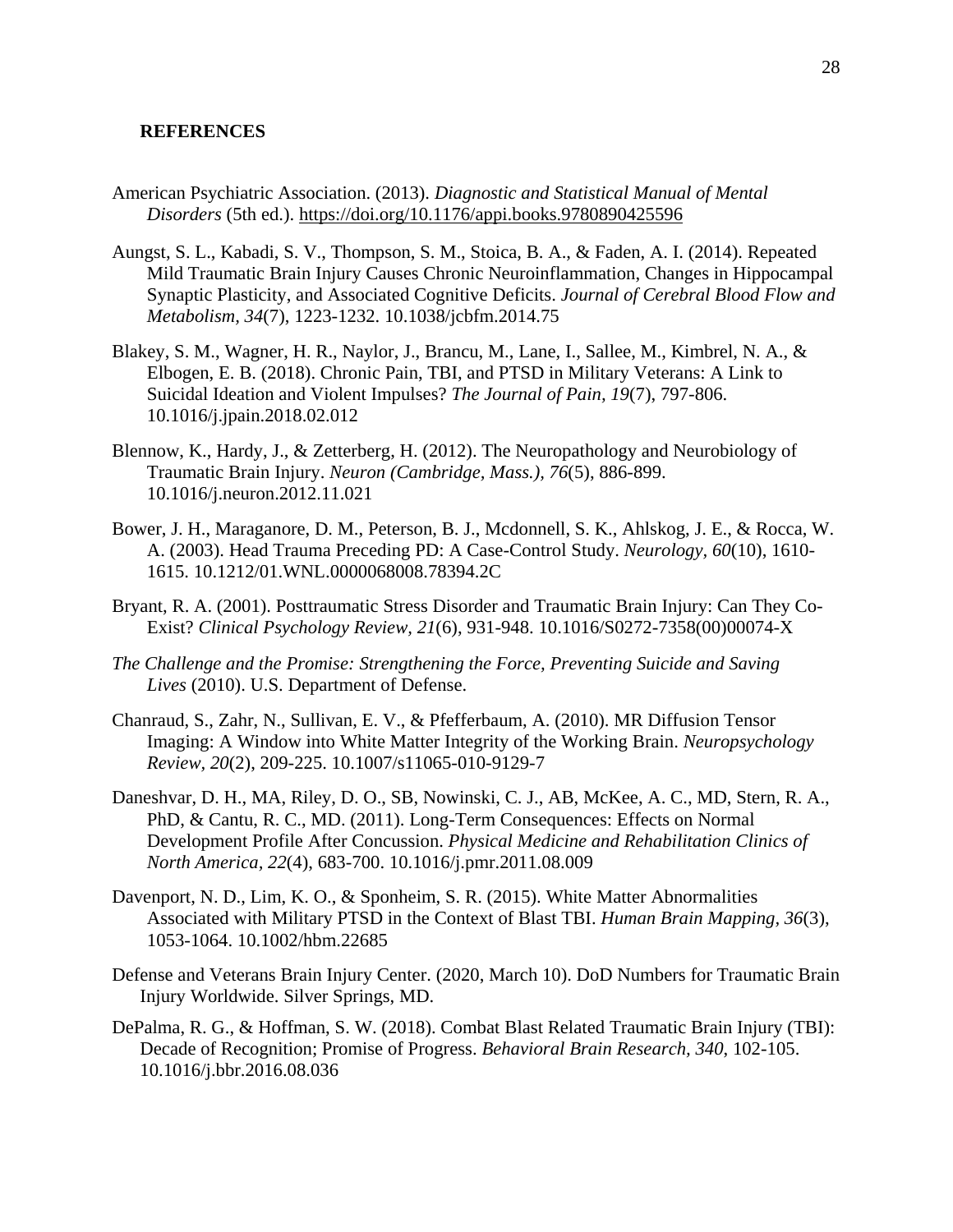- Elder, G. A., MD, Mitsis, E. M., PhD, Ahlers, S. T., PhD, & Cristian, A., MD. (2010). Blast-Induced Mild Traumatic Brain Injury. *The Psychiatric Clinics of North America, 33*(4), 757- 781. 10.1016/j.psc.2010.08.001
- Felten, D. L., & Shetty, A. (2011). *Netter's Atlas of Neuroscience*. Saunders.
- Gates, M. A., Holowka, D. W., Vasterling, J. J., Keane, T. M., Marx, B. P., & Rosen, R. C. (2012). Posttraumatic Stress Disorder in Veterans and Military Personnel: Epidemiology, Screening, and Case Recognition. *Psychological Services, 9*(4), 361-382. 10.1037/a0027649
- Goldstein, L. E., Fisher, A. M., Tagge, C. A., Zhang, X., Velisek, L., Sullivan, J. A., Upreti, C., Kracht, J. M., Ericsson, M., Wojnarowicz, M. W., Goletiani, C. J., Maglakelidze, G. M., Casey, N., Moncaster, J. A., Minaeva, O., Moir, R. D., Nowinski, C. J., Stern, R. A., Cantu, R. C., . . . McKee, A. C. (2012). Chronic Traumatic Encephalopathy in Blast-Exposed Military Veterans and a Blast Neurotrauma Mouse Model. *Science Translational Medicine, 4*(134), 134ra60. 10.1126/scitranslmed.3003716
- Gradus, J. L. (2019). *Epidemiology of PTSD*. National Center for PTSD. https://www.ptsd.va.gov/professional/treat/essentials/epidemiology.asp.
- Heyburn, L., Sajja, Venkata S. S. S, & Long, J. B. (2019). The Role of TDP-43 in Military-Relevant TBI and Chronic Neurodegeneration. *Frontiers in Neurology, 10*, 680. 10.3389/fneur.2019.00680
- Hoge, C. W., McGurk, D., Thomas, J. L., Cox, A. L., Engel, C. C., & Castro, C. A. (2008). Mild Traumatic Brain Injury in U.S. Soldiers Returning from Iraq. *The New England Journal of Medicine, 358*(5), 453-463. 10.1056/NEJMoa072972
- *How Common is PTSD?* (2020). National Center for PTSD, U.S. Department of Veterans Affairs. [https://www.ptsd.va.gov/understand/common/common\\_veterans.asp](https://www.ptsd.va.gov/understand/common/common_veterans.asp)
- Lee, B., & Newberg, A. (2005). Neuroimaging in Traumatic Brain Imaging. *Neurotherapeutics, 2*(2), 372-383. 10.1007/BF03206678
- Loignon, A., Ouellet, M., & Belleville, G. (2020). A Systematic Review and Meta-analysis on PTSD Following TBI Among Military/Veteran and Civilian Populations. *The Journal of Head Trauma Rehabilitation, 35*(1), E21-E35. 10.1097/HTR.0000000000000514
- MacDonald, C. L., Johnson, A. M., Cooper, D., Nelson, E. C., Werner, N. J., Shimony, J. S., Snyder, A. Z., Raichle, M. E., Witherow, J. R., Fang, R., Flaherty, S. F., & Brody, D. L. (2011). Detection of Blast-Related Traumatic Brain Injury in U.S. Military Personnel. *The New England Journal of Medicine, 364*(22), 2091-2100. 10.1056/NEJMoa1008069
- McKee, A. C., & Robinson, M. E. (2014). Military-Related Traumatic Brain Injury and Neurodegeneration. *Alzheimer's & Dementia, 10*(3), S242-S253. 10.1016/j.jalz.2014.04.003
- McKee, A. C., Stein, T. D., Riley, D. O., Kubilus, C. A., Cormier, K. A., Jacobs, M. A., Martin, B. R., Abraham, C. R., Ikezu, T., Ross Reichard, R., Wolozin, B. L., Budson, A. E., Nowinski, C. J., Goldstein, L. E., Kowall, N. W., Cantu, R. C., Stern, R. A., Daneshvar, D. H., Alvarez, V. E., . . . Baugh, c. M. (2013). The Spectrum of Disease in Chronic Traumatic Encephalopathy. *Brain (London, England:1878), 136*(pt 1), 43-64. 10.1093/brain/aws307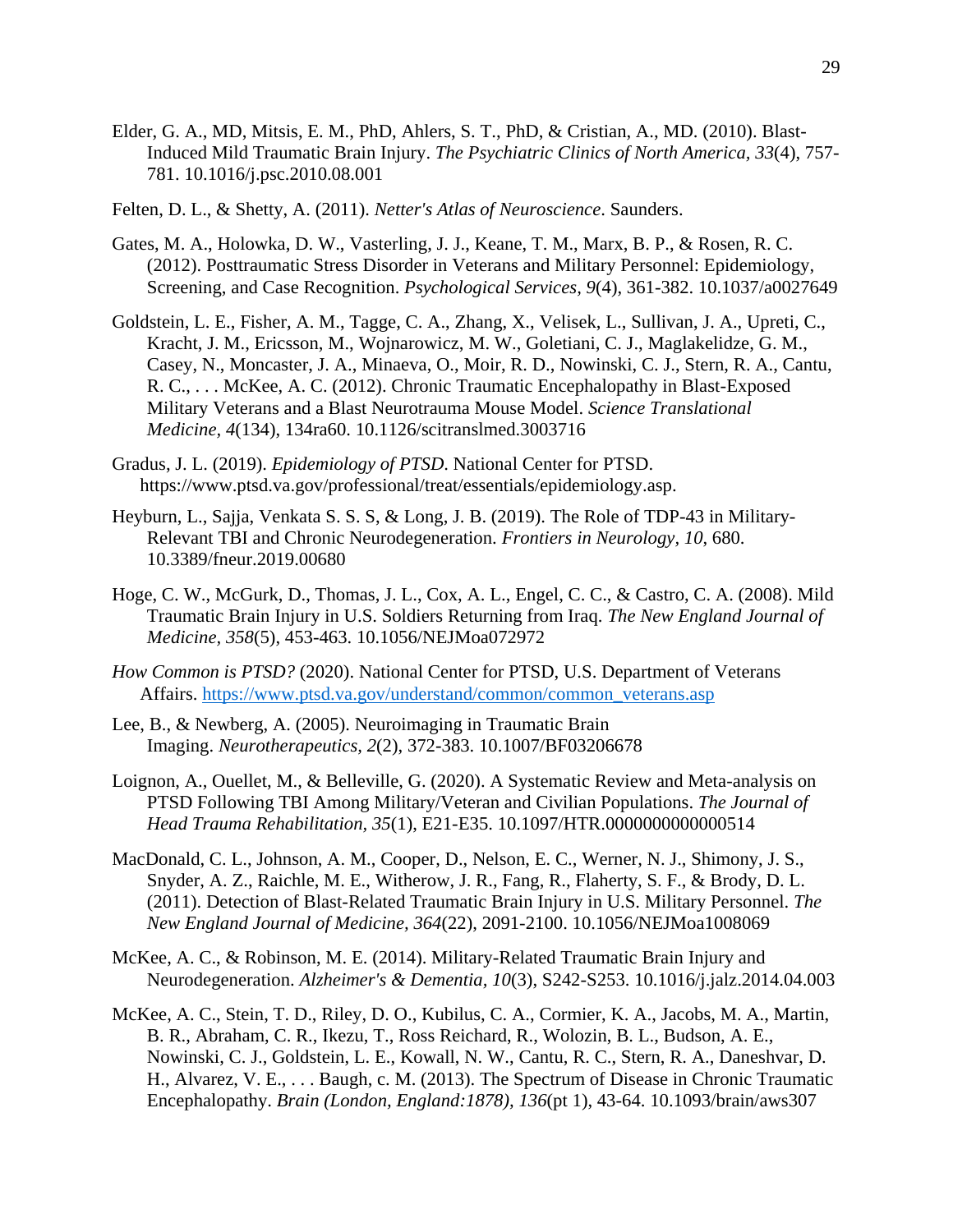- Mortimer, J. A., Van Duijn, C. M., Chandra, V., Fratiglioni, L., Graves, A. B., Heyman, A., Jorm, A. F., Kokmen, E., Kondo, K., Rocca, W. A., Shalat, S. L., & Soininen, H. (1991). Head Trauma as a Risk Factor for Alzheimer's Disease: A Collaborative Re-Analysis of Case-Control Studies. *International Journal of Epidemiology, 20*(Supplement-2), S28-S35. 10.1093/ije/20.Supplement\_2.S28
- Okonkwo, D. O., Yue, J. K., Puccio, A. M., Panczykowski, D. M., Inoue, T., McMahon, P. J., Sorani, M. D., Yuh, E. L., Lingsma, H. F., Maas, A. I. R., Valadka, A. B., Manley and Transforming Research and Clinical Knowledge in Traumatic Brain Injury investigators including, Geoffrey T, Casey, S. S., Cheong, M., Cooper, S. R., Dams-O'Connor, K., Gordon, W. A., Hricik, A. J., Hochberger, K., . . . Vassar, M. J. (2013). GFAP-BDP as an Acute Diagnostic Marker in Traumatic Brain Injury: Results from the Prospective Transforming Research and Clinical Knowledge in Traumatic Brain Injury Study. *Journal of Neurotrauma, 30*(17), 149-1497. 10.1089/neu.2013.2883
- Omalu, B., Hammers, J. L., Bailes, J., Hamilton, R. L., Kamboh, M. I., Webster, G., & Fitzsimmons, R. P. (2011). Chronic Traumatic Encephalopathy in an Iraqi War Veteran with Posttraumatic Stress Disorder who Committed Suicide. *Neurosurgical Focus, 31*(5), E3. 10.3171/2011.9.FOCUS11178
- O'Neil, M. E., Carlson, K., Storzbach, D., Brenner, L., Freeman, M., Quinones, A., Motu'apuaka, M., Ensley, M., & Kansagara, D. (2013). *Complications of Mild Traumatic Brain Injury in Veterans and Military Personnel: A Systematic Review*10.1017/S135561771300146X
- Peskind, E. R., Petrie, E. C., Cross, D. J., Pagulayan, K., McCraw, K., Hoff, D., Hart, K., Yu, C., Raskind, M. A., Cook, D. G., & Minoshima, S. (2011). Cerebrocerebellar Hypometabolism Associated with Repetitive Blast Exposure Mild Traumatic Brain Injury in 12 Iraq War Veterans with Persistent Post-Concussive Symptoms. *NeuroImage (Orlando, Fla.), 54*(Suppl 1), S76-S82. 10.1016/j.neuroimage.2010.04.008
- Petrie, E. C., Cross, D. J., Yarnykh, V. L., Richards, T., Martin, N. M., Pagulayan, K., Hoff, D., Hart, K., Mayer, C., Tarabochia, M., Raskind, M. A., Minoshima, S., & Peskind, E. R. (2014). Neuroimaging, Behavioral, and Psychological Sequelae of Repetitive Combined Blast/Impact Mild Traumatic Brain Injury in Iraq and Afghanistan War Veterans. *Journal of Neurotrauma, 31*(5), 425-436. 10.1089/neu.2013.2952
- Ratliff, W. A., Mervis, R. F., Citron, B. A., Schwartz, B., Rubovitch, V., Schreiber, S., & Pick, C. G. (2019). Mild blast-related TBI in a mouse model alters amygdalar neurostructure and circuitry. *Experimental Neurology, 315*, 9-14. 10.1016/j.expneurol.2019.01.020
- Riedy, G., Senseney, J. S., Liu, W., Ollinger, J., Sham, E., Krapiva, P., Patel, J. B., Smith, A., Yeh, P., Graner, J., Nathan, D., Caban, J., French, L. M., Harper, J., Eskay, V., Morissette, J., & Oakes, T. R. (2016). Findings from Structural MR Imaging in Military Traumatic Brain Injury. *Radiology, 279*(1), 207-215. 10.1148/radiol.2015150438
- Rosenfeld, J. V., McFarlane, A. C., Bragge, P., Armonda, R. A., Grimes, J. B., & Ling, G. S. (2013). Blast-related traumatic brain injury. *The Lancet Neurology, 12*(9), 882- 893. [https://doi.org/10.1016/S1474-4422\(13\)70161-3](https://doi.org/10.1016/S1474-4422(13)70161-3)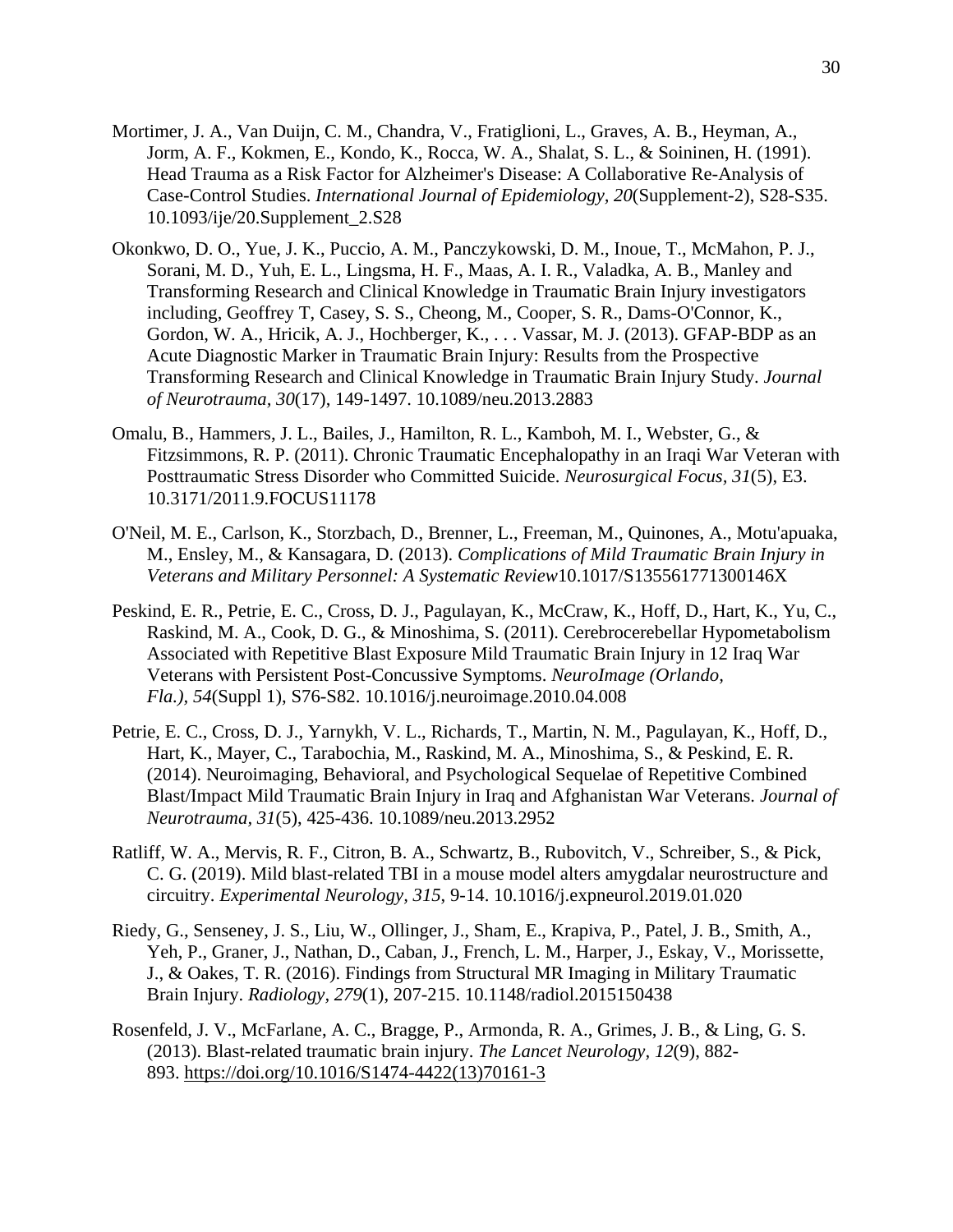- Schneiderman, A. I., Braver, E. R., & Kang, H. K. (2008). Understanding Sequelae of Injury Mechanisms and Mild Traumatic Brain Injury Incurred during the Conflicts in Iraq and Afghanistan: Persistent Postconcussive Symptoms and Posttraumatic Stress Disorder. *American Journal of Epidemiology, 167*(12), 1446-1452. 10.1093/aje/kwn068
- Scholten, J., & Bidelspach, D. (2016). *VA's TBI Screening and Evaluation Program.* ().U.S. Department of Veterans Affairs. [https://www.hsrd.research.va.gov/for\\_researchers/cyber\\_seminars/archives/1085](https://www.hsrd.research.va.gov/for_researchers/cyber_seminars/archives/1085-notes.pdf) [notes.pdf](https://www.hsrd.research.va.gov/for_researchers/cyber_seminars/archives/1085-notes.pdf)
- Shahim, P., Politis, A., van der Merwe, A., Moore, B., Ekanayake, V., Lippa, S., Chou, Y., Pham, D., Butman, J., Diaz-Arrastia, R., Zetterberg, H., Blennow, K., Gill, J., Brody, D., & Chan, L. (2020). Time course and diagnostic utility of NfL, tau, GFAP, and UCH-L1 in subacute and chronic TBI. *Neurology, 95*(6), e623-e636. 10.1212/WNL.0000000000009985
- Srinivasan, J., Chaves, C., Scott, B., & Small, J. E. (2019). *Netter's Neurology* (3rd ed.). Elsevier.
- Stein, M. B., & McAllister, T. W. (2009). Exploring the Convergence of Posttraumatic Stress Disorder and Mild Traumatic Brain Injury. *The American Journal of Psychiatry, 166*(7), 768-776. 10.1176/appi.ajp.2009.08101604
- Taber, K. H., Hurley, R. A., Haswell, C. C., Rowland, J. A., Hurt, S. D., Lamar, C. D., & Morey, R. A. (2015). White matter compromise in veterans exposed to primary blast forces. *The Journal of Head Trauma Rehabilitation, 30*(1), E15-E25. 10.1097/HTR.0000000000000030
- Trauma-Informed Care in Behavioral Health Services. (2014). *SAMHSA/CSAT Treatment Improvement Protocols*. Substance Abuse and Mental Health Services Administration.
- *Traumatic Brain Injury.* Air Force Center of Excellence for Medical Multimedia. <https://tbi.cemmlibrary.org/About-the-CEMM>
- U.S. Department of Veterans Affairs. *VA Research on Traumatic Brain Injury (TBI)*. Office of Research & Development. https://www.research.va.gov/topics/tbi.cfm.
- Vanderah, Todd W., & Nolte, John. (2018). *Nolte's Essentials of the Human Brain*. Elsevier.
- Vasterling, J. J., Verfaellie, M., & Sullivan, K. D. (2009). Mild traumatic brain injury and posttraumatic stress disorder in returning veterans: Perspectives from cognitive neuroscience. *Clinical Psychology Review, 29*(8), 674-684. 10.1016/j.cpr.2009.08.004
- Wright, D. K., Liu, S., van der Poel, C., McDonald, S. J., Brady, R. D., Taylor, L., Yang, L., Gardner, A. J., Ordidge, R., O'Brien, T. J., Johnston, L. A., & Shultz, S. R. (2017). Traumatic Brain Injury Results in Cellular, Structural and Functional Changes Resembling Motor Neuron Disease. *Cerebral Cortex (New York, N.Y. 1991), 27*(9), 4503-4515. 10.1093/cercor/bhw254
- Yeh, P., Wang, B., Oakes, T. R., French, L. M., Pan, H., Graner, J., Liu, W., & Riedy, G. (2014). Postconcussional disorder and PTSD symptoms of military-related traumatic brain injury associated with compromised neurocircuitry. *Human Brain Mapping, 35*(6), 2652-2673. 10.1002/hbm.22358